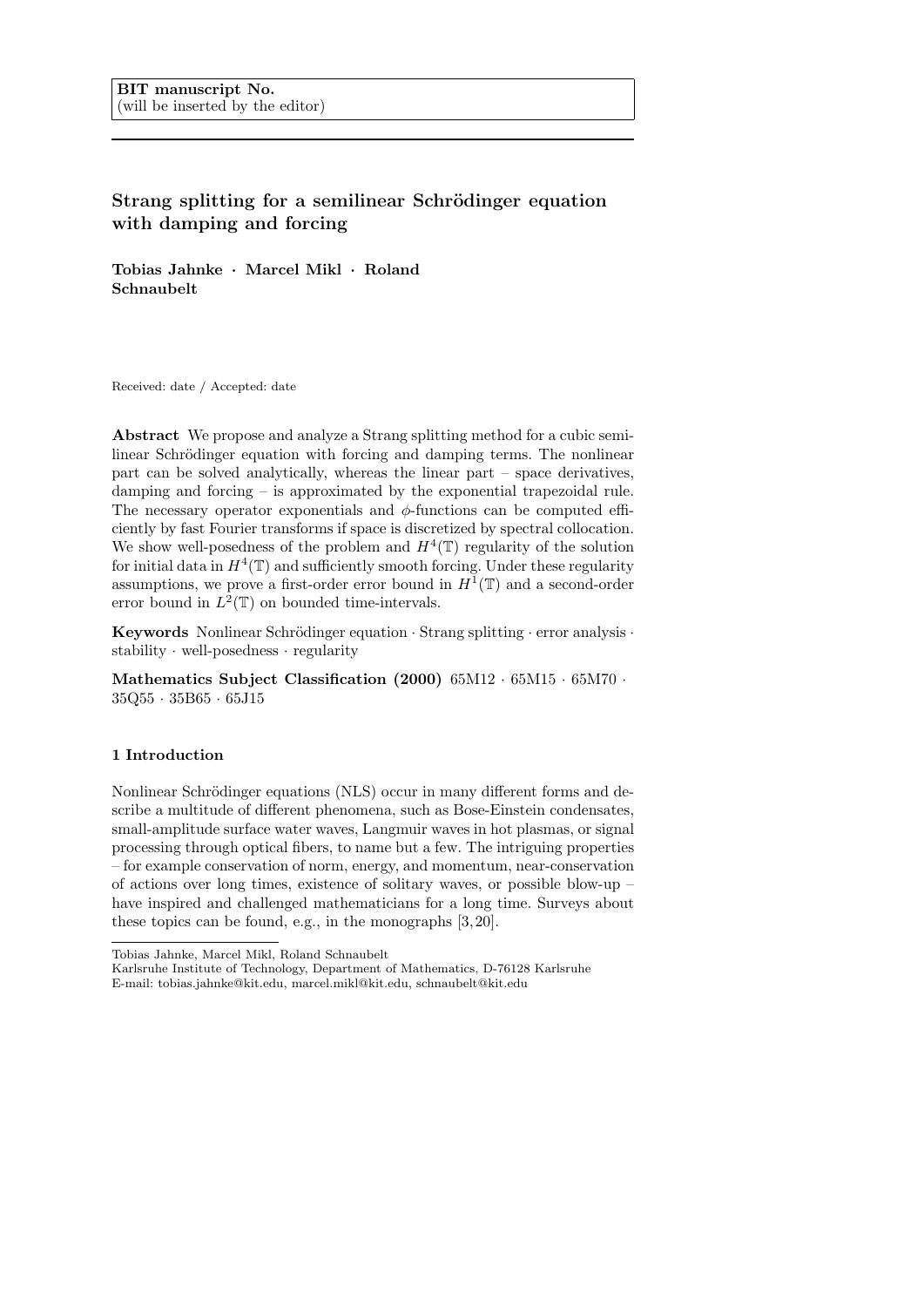In most applications, the solution of the NLS has to be approximated by a numerical scheme. For problems on the d-dimensional torus  $\mathbb{T}^d$ , splitting methods with spectral collocation in space are particularly popular. These integrators are based on the observation that the linear and the nonlinear part of the NLS can be solved at low computational costs in the absence of the other part. The splitting approach can also be applied to the Gross-Pitaevskii equation, a NLS on  $\mathbb{R}^d$  with constraining polynomial potential, by using the basis of Hermite functions for the space discretization. The accuracy of such integrators has been analyzed in  $[1, 5, 6, 8, 13, 15, 16, 18, 21]$ . The long-time behavior of numerical solutions, in particular the (near-)conservation of invariants over long times and the stability of plane waves, has been investigated in [6,7,9].

In this article we consider a cubic, focusing NLS which, in contrast to the "classical" NLS, contains a damping and a forcing term. This special form has first been considered in [17] and is called Lugiato-Lefever equation in physics and electronic engineering. The Lugiato-Lefever equation has been proposed as a model for the formation of Kerr-frequency combs in microresonators coupled to optical waveguides and driven by an external pump tuned to a resonance wavelength [4,11]. The frequency combs generated by such a device can be used as optical sources for high-speed data transmission. In the mathematical model, the forcing term represents the external pump, whereas the radiation into the waveguide is modeled by the damping term. Clearly, these terms destroy the Hamiltonian structure of the NLS, and in contrast to the "classical" NLS the energy, momentum and norm of the solution do not remain constant in time.

However, the solution can still be approximated with a splitting approach, because the linear inhomogeneous part (including the space derivatives and the forcing/damping terms) can be efficiently propagated by an exponential integrator [12]. In this article we analyze the accuracy of the semi-discretization in time with such a splitting method. Our main result states that if the initial data and the forcing are sufficiently regular, then the method converges on bounded time-intervals with the classical order 2 in  $L^2(\mathbb{T})$ , and with order 1 in  $H^1(\mathbb{T})$ ; see Theorem 3.1 below. The proof is rather long and consists of several steps which are formulated as self-contained results. Our masterplan mimics the line of arguments in [16]: The classical concept "consistency plus stability yields convergence" must be suitably adapted, because the stability result (Theorem 3.4 below) assumes the numerical solution to be bounded in  $H^1(\mathbb{T})$ . This is verified by proving an error bound for the local error in  $H^1(\mathbb{T})$ , in addition to the local error bound in  $L^2(\mathbb{T})$  required for consistency. The proofs in  $[5, 6, 8, 13, 15, 16, 18, 21]$  are based on the calculus of Lie derivatives and commutator bounds. In our situation, however, the iterated commutators between the linear and nonlinear part are not the only source of error, because the forcing term is coupled to the space derivatives and to the nonlinear part in a rather complicated way. For this reason, we decided to avoid the notationally rather involved Lie derivatives.

In the next section, we prove global well-posedness of the Lugiato-Lefever equation and  $H^4(\mathbb{T})$  regularity of the solution for initial data in  $H^4(\mathbb{T})$  and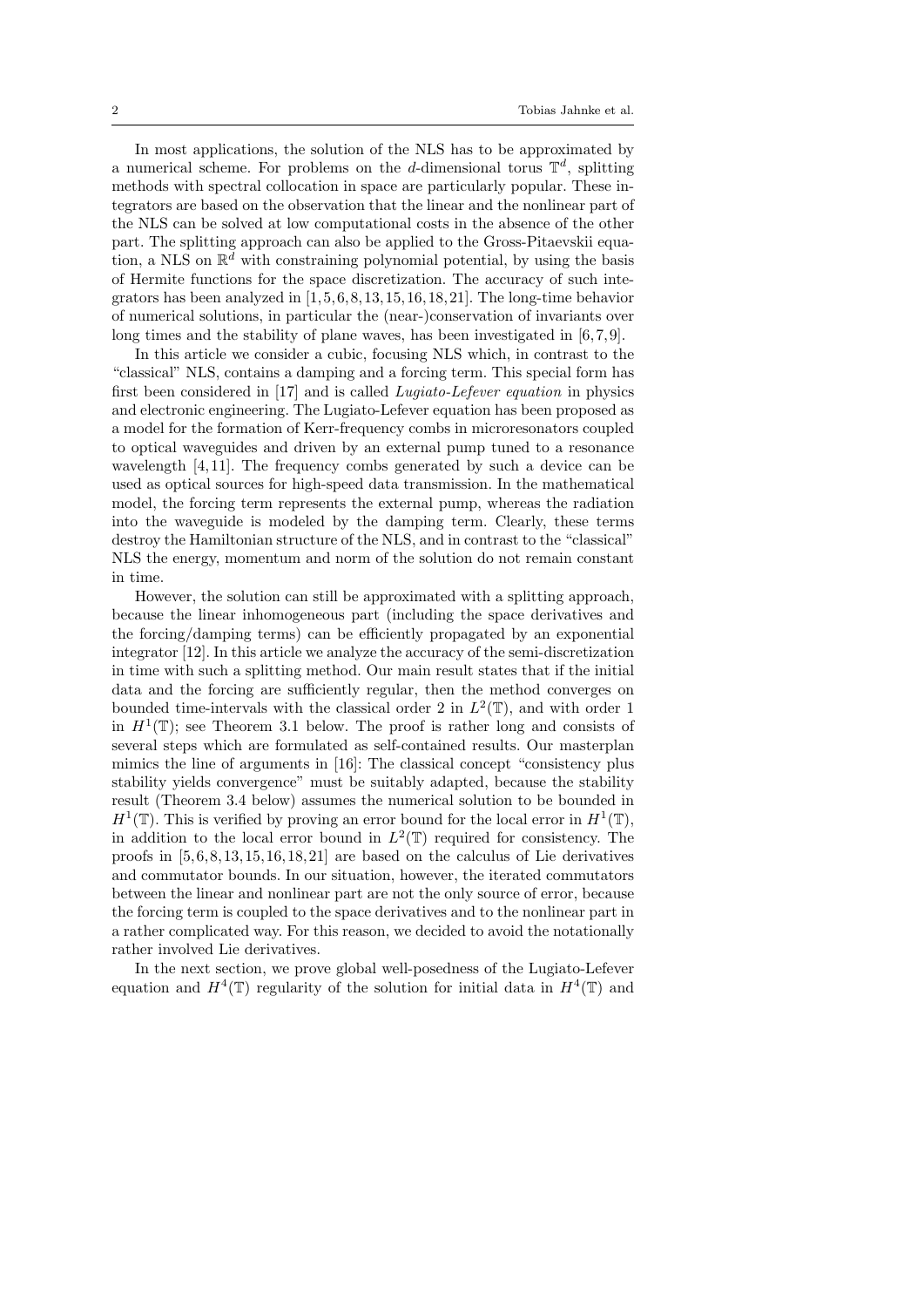a forcing function in  $C^{2-j}([0,T];H^j(\mathbb{T}))$  for  $j=0,1,2$ . This result is the cornerstone of the error analysis of the numerical method. It is derived by means of a modified energy functional and regularity properties of several differentiated versions of the equation. The splitting method for the Lugiato-Lefever equation is introduced in section 3, and we formulate the error bounds for the global error (Theorem 3.1) along with the results required for its proof (bounds of the local error in  $L^2(\mathbb{T})$  and  $H^1(\mathbb{T})$  and stability of the scheme). All following sections are devoted to the proofs of these assertions. In section 4, we prove stability of the numerical scheme, and we compile a number of auxiliary results which are often used throughout the paper. The bounds of the local errors are shown in sections 5 and 6, respectively. The proof of the main result follows in section 7.

#### 2 The Lugiato-Lefever equation

The cubic semilinear Schrödinger equation

$$
\partial_t u(t,x) = -u(t,x) + i \partial_x^2 u(t,x) + i |u(t,x)|^2 u(t,x) + g(t,x), \qquad t > 0
$$
\n(2.1a)

$$
u(0, x) = u_0(x) \tag{2.1b}
$$

on the one-dimensional torus  $\mathbb{T} = \mathbb{R}/2\pi\mathbb{Z}$  is known as the Lugiato-Lefever equation in physics and electronic engineering. The terms  $-u(t, x)$  and  $q(t, x)$ model damping and external forcing, respectively, and do not appear in the "classical" NLS. Solely the one-dimensional torus is considered, because this is the relevant setting for modeling frequency comb generation; cf. [4, 11].

The evolution equation (2.1) is considered on  $L^2(\mathbb{T})$ , i.e. on the Hilbert space of square integrable functions with the inner product

$$
\langle v, w \rangle = \int_{\mathbb{T}} v(x) \overline{w(x)} \, dx, \qquad v, w \in L^2(\mathbb{T})
$$

and induced norm  $||v||_{L^2} = \sqrt{\langle v, v \rangle}$ . The Sobolev space of all functions v:  $\mathbb{T} \to \mathbb{C}$  with partial derivatives up to order  $k \in \mathbb{N}_0$  in  $L^2(\mathbb{T})$  is denoted by  $H^k(\mathbb{T})$ . For every k,  $H^k(\mathbb{T})$  is a Hilbert space with norm

$$
||v||_{H^k}^2 = \sum_{j=0}^k ||\partial_x^j v||_{L^2}^2.
$$

In particular, we identify  $H^0(\mathbb{T}) = L^2(\mathbb{T})$ . We further define the Sobolev spaces of negative order by duality, i.e., we set

$$
H^{-k}(\mathbb{T}) := H^{k}(\mathbb{T})^* \qquad \text{with norm} \quad ||\varphi||_{H^{-k}} = \sup \{ |\phi(v)| \, | \, ||v||_{H^{k}} \le 1 \}
$$

for  $k \in \mathbb{N}$ . We assume the regularity

$$
u_0 \in H^4(\mathbb{T})
$$
 and  $g \in C^{2-j}([0, T]; H^j(\mathbb{T})), j = 0, 1, 2,$  (2.2)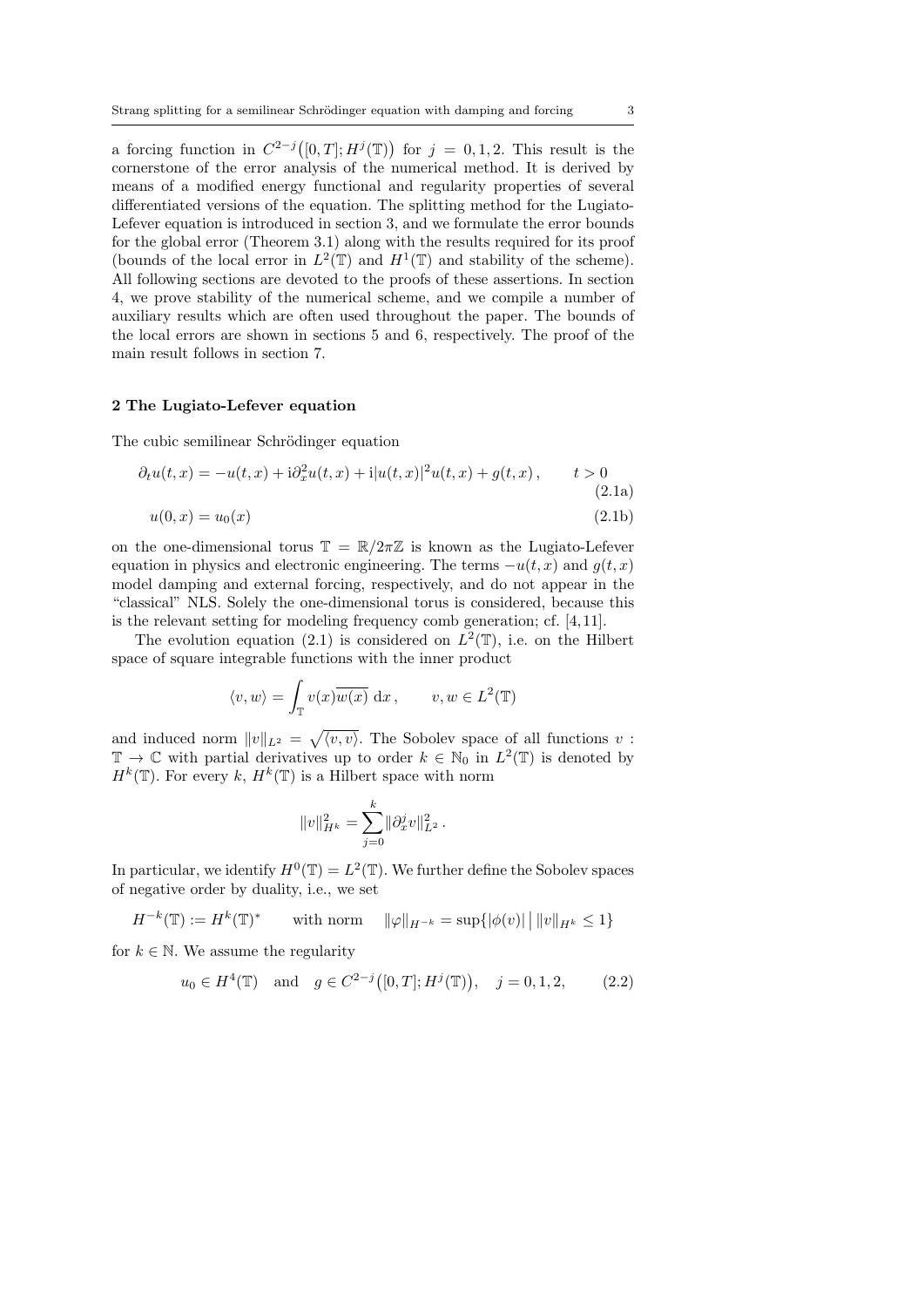for the initial data  $u_0$  and the forcing g, respectively, where  $T > 0$  is fixed. It will be shown in Theorem 2.1 that these assumptions guarantee the global existence and uniqueness of a sufficiently smooth solution.

Henceforth, we will usually omit the space variable and write  $u(t)$  instead of  $u(t, x)$ , and so on. Throughout the paper,  $C > 0$  and  $C(\cdot) > 0$  denote universal constants, possibly taking different values at various appearances. The notation  $C(\cdot)$  means that the constant depends only on the values specified in the brackets.

#### 2.1 Analytic setting

For  $v \in H^1(\mathbb{T})$  and  $w \in L^2(\mathbb{T})$ , the Sobolev embedding  $H^{j+1}(\mathbb{T}) \hookrightarrow C^j(\mathbb{T})$  for  $j \in \mathbb{N}_0$  implies the inequality

$$
||vw||_{L^2} \le ||v||_{L_\infty} ||w||_{L^2} \le C||v||_{H^1} ||w||_{L^2}.
$$
\n(2.3)

For every  $k \in \mathbb{N}_0$  we define

$$
k^* = \max\{1, k\}.\tag{2.4}
$$

Then, for  $v \in H^{k^*}(\mathbb{T})$  and  $w \in H^k(\mathbb{T})$  the bound

$$
||vw||_{H^k} \le C||v||_{H^{k^*}}||w||_{H^k}, \quad k \ge 0
$$
\n(2.5)

follows from (2.3). For every  $k \in \mathbb{Z}$ , the operator

$$
A := \mathbf{i}\partial_x^2 - I \qquad \text{with domain} \qquad H^{k+2}(\mathbb{T})
$$

generates a strongly continuous group  $e^{tA}$  in  $H^k(\mathbb{T})$ . The level k of regularity is not expressed in our notation since the respective operators are restrictions of each other.

#### 2.2 Existence and uniqueness of solutions

We need a unique (global) solution u of  $(2.1)$  on  $[0, T]$  in  $H<sup>4</sup>$ , under assumption (2.2). We refer to e.g. [3] for local wellposedness in such regularity classes and for related results on global wellposedness without forcing. In the next theorem we construct the desired solution, and we also establish additional results on the longtime behavior (on the time interval  $\mathbb{R}_+$ ).

**Theorem 2.1** Let assumption  $(2.2)$  hold. Then,  $(2.1)$  has a unique solution

$$
u \in C(\mathbb{R}_+; H^4(\mathbb{T})) \cap C^1(\mathbb{R}_+; H^2(\mathbb{T})) \cap C^2(\mathbb{R}_+; L^2(\mathbb{T})).
$$
 (2.6)

Under additional assumptions on g, the following bounds hold.

(a) If  $g \in L^{\infty}(\mathbb{R}_+, L^2(\mathbb{T}))$ , then  $||u(t)||_{L^2} \leq C$  for  $t \geq 0$ . (b) If  $g, \partial_t g \in L^{\infty}(\mathbb{R}_+; L^2(\mathbb{T}))$ , then  $||u(t)||_{H^1} \leq C\sqrt{1+t}$  for  $t \geq 0$ .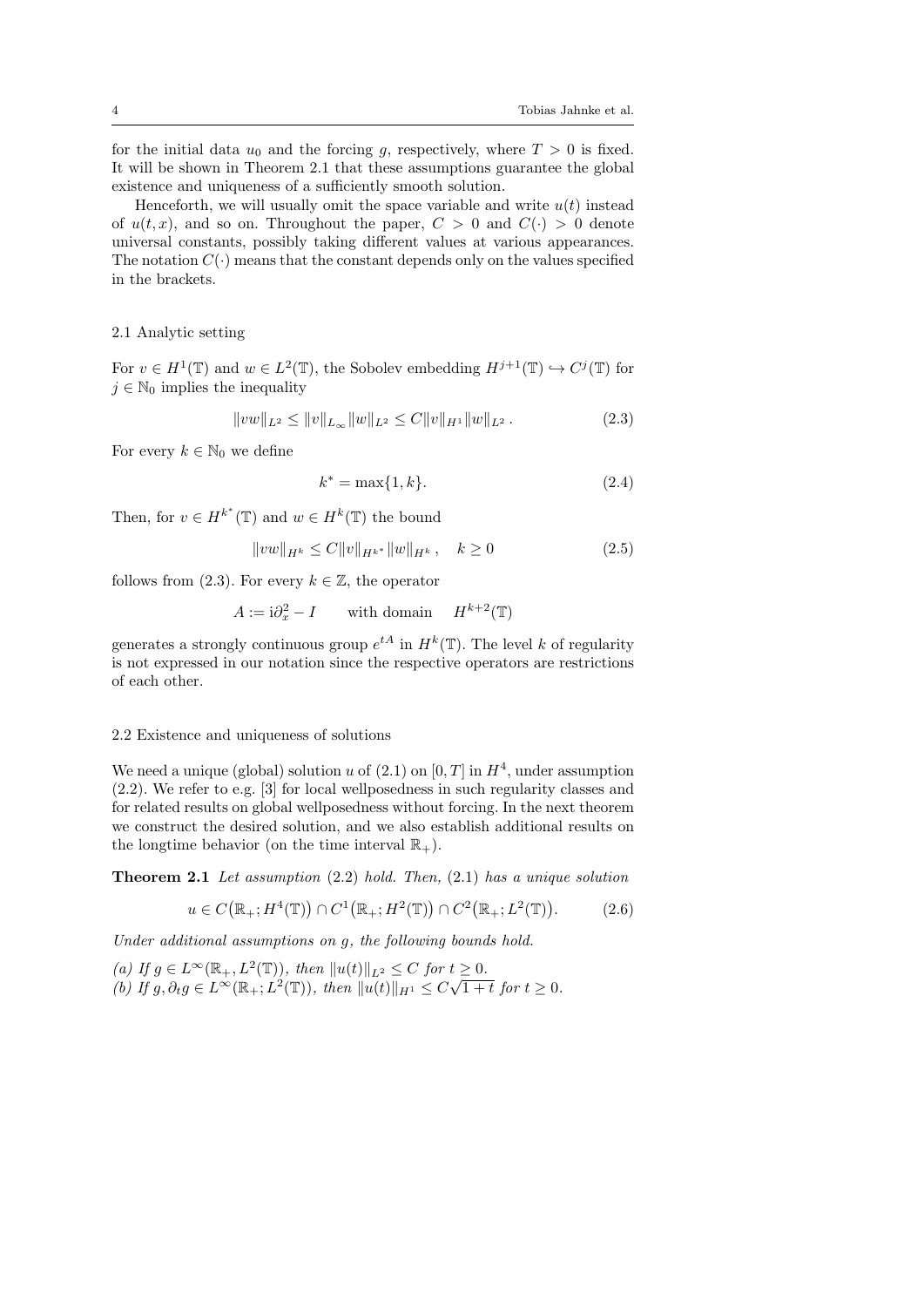(c) If  $g \in L^2(\mathbb{R}_+; L^2(\mathbb{T}))$ , then  $u \in L^2(\mathbb{R}_+; L^2(\mathbb{T}))$ . (d) If  $g \in H^1(\mathbb{R}_+; L^2(\mathbb{T}))$ , then  $||u(t)||_{H^1} \leq C$  for  $t \geq 0$ .

Here C only depends on  $||u_0||_{L^2}$  in (a) and on  $||u_0||_{H^1}$  in (b) and (d), as well as on the respective norms of g.

Before we start with the proof, we make a few preparations. First, we set

$$
F(t, v) = \mathbf{i} |v|^2 v + g(t)
$$

for  $t \in \mathbb{R}$  and  $v \in H^1(\mathbb{T})$  and define for  $a \in (0, \infty]$  and  $k \in \mathbb{Z}$  the space

$$
E_k := C([0, a); H^k(\mathbb{T})) \cap C^1([0, a); H^{k-2}(\mathbb{T})).
$$

Second, we state and prove the following lemma which leads to the existence of solutions to (2.1) with values in  $H^1(\mathbb{T})$ .

**Lemma 2.1** a) Let  $g \in C^1(\mathbb{R}_+; H^1(\mathbb{T}))$ . Then the map  $F : \mathbb{R}_+ \times H^1(\mathbb{T}) \to$  $H^1(\mathbb{T})$  is continuously differentiable. Its derivative with respect to  $v \in H^1$  is given by

$$
\partial_v F(t, v)w = i|v|^2 w + 2i \text{ Re}(\overline{v}w)v
$$

for  $t \in \mathbb{R}$  and  $v, w \in H^1(\mathbb{T})$ . Moreover, F is Lipschitz on bounded subsets. b) Let  $u \in E_1$  and  $f(t) = |u(t)|^2 u(t)$  for  $t \in [0, a)$ . Then  $f \in E_1$  and

$$
f' = |u|^2 \partial_t u + 2 \operatorname{Re}(\overline{u} \partial_t u) u =: h.
$$

Proof We omit the well known and straightforward proof of part a). For a given  $v \in H^1(\mathbb{T})$  the map  $\phi \mapsto v\phi$  is bounded in  $H^{-1}(\mathbb{T})$  by duality and (2.5). In view of (2.5), we obtain  $f \in C([0, a); H^1(\mathbb{T}))$  and  $h \in C([0, a); H^{-1}(\mathbb{T}))$ . Observe that

$$
f(t+s) - f(t) = (u(t+s) - u(t))|u(t+s)|^2 + (u(t+s) - u(t))\overline{u}(t+s)u(t) + (\overline{u}(t+s) - \overline{u}(t))u(t)^2.
$$

Using  $u \in E_1$  and (2.5), one can differentiate f in  $H^{-1}(\mathbb{T})$  with  $f' = h$ .  $\Box$ 

We are now in a position to prove Theorem 2.1.

#### Proof of Theorem 2.1.

Step 1. We first look for a local solution of  $(2.1)$  in  $E_1$ , starting with the integral equation

$$
u(t) = e^{tA}u_0 + \int_0^t e^{(t-s)A} F(s, u(s)) \, ds. \tag{2.7}
$$

Theorem 6.1.4 in [19] and Lemma 2.1 yield a unique maximal solution  $u$  in  $C([0, a); H^1(\mathbb{T}))$  of  $(2.7)$  for some  $a > 0$ . Moreover, if a is finite, then  $||u(t)||_{H^1}$ becomes unbounded as  $t \to a$ . Differentiating (2.7) in  $H^{-1}(\mathbb{T})$ , one obtains a solution  $u \in E_1$  of (2.1). It is unique since every solution of (2.1) in  $E_1$  satisfies  $(2.7)$ . In the following steps we improve the regularity of u iteratively.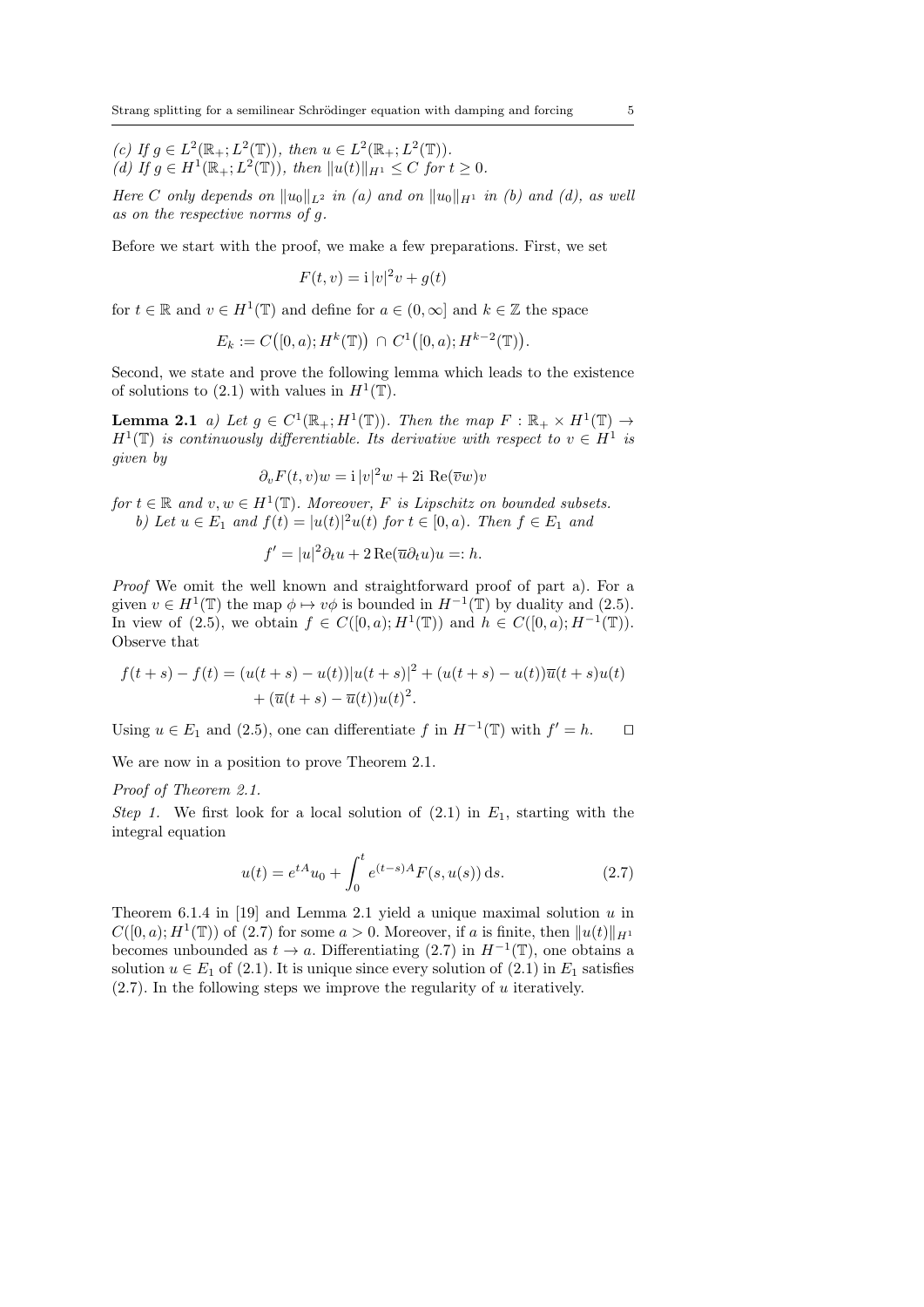Step 2. Lemma 2.1 allows us to differentiate the right hand side of (2.1) in  $H^{-3}(\mathbb{T})$  with respect to t, and so there exists  $\partial_t^2 u$  in  $C([0, a); H^{-3}(\mathbb{T}))$ . We set  $v = \partial_t u \in E_{-1}$  and  $v_0 := i \partial_x^2 u_0 - u_0 + i |u_0|^2 u_0 + g(0)$ . Note that  $v_0 \in H^2(\mathbb{T})$ by assumption (2.2). These functions then satisfy

$$
\partial_t v = i \partial_x^2 v - v + i |u|^2 v + 2i \operatorname{Re}(\overline{u}v)u + \partial_t g,
$$
  
\n
$$
v(0) = v_0.
$$
\n(2.8)

Since u is bounded on  $[0, a - \delta] \times \mathbb{T}$  for each  $\delta \in (0, a)$ , there is a unique function w in  $C([0, a); L^2(\mathbb{T}))$  solving

$$
w(t) = e^{tA}v_0 + \int_0^t e^{(t-s)A} \Big( \mathrm{i} |u(s)|^2 w(s) + 2\mathrm{i} \operatorname{Re}(\overline{u}(s)w(s))u(s) + \partial_t g(s) \Big) ds,
$$
\n(2.9)

see Theorem 6.1.2 in [19]. Because  $v \in E_{-1}$  solves (2.8), it also satisfies (2.9). As noted above, the multiplication by u or  $\overline{u}$  is a bounded operator on  $H^{-1}(\mathbb{T})$ . If we now subtract the two integral equations for  $v$  and  $w$ , we derive

$$
||v(t) - w(t)||_{H^{-1}} \leq C(\delta) \int_0^t ||v(s) - w(s)||_{H^{-1}} ds
$$
 for  $0 \leq t \leq a - \delta$ .

Gronwall's inequality implies that  $v = w \in C([0, a); L^2(\mathbb{T}))$ ; i.e., u is contained in  $C^1([0, a); L^2(\mathbb{T}))$ . Equation (2.1) then yields  $u \in C([0, a); H^2(\mathbb{T}))$ since  $(i\partial_x^2 - I)^{-1}$  maps  $L^2(\mathbb{T})$  continuously into  $H^2(\mathbb{T})$ . Moreover, u belongs to  $C^2([0, a); H^{-2}(\mathbb{T}))$  by  $(2.8)$ .

Step 3. We next differentiate (2.8) in  $H^{-3}(\mathbb{T})$  with respect to x. For instance, we have  $\partial_x(|u|^2v) = |u|^2 \partial_x v + 2 \operatorname{Re}(\overline{u}\partial_x u)v$  since

$$
\langle \partial_x (|u|^2 v), \varphi \rangle = -\langle v, |u|^2 \partial_x \varphi \rangle = -\langle v, \partial_x (|u|^2 \varphi) \rangle + \langle v, 2 \operatorname{Re}(\overline{u} \partial_x u) \varphi \rangle
$$
  
=  $\langle |u|^2 \partial_x v, \varphi \rangle + \langle 2 \operatorname{Re}(\overline{u} \partial_x u) v, \varphi \rangle$ 

for  $u, \varphi \in H^1(\mathbb{T})$ ,  $v \in L^2(\mathbb{T})$ , and the duality between  $H^{-1}(\mathbb{T})$  and  $H^1(\mathbb{T})$ . The function  $w := \partial_x v = \partial_t \partial_x u$  then fulfills

$$
\partial_t w = i \partial_x^2 w - w + i |u|^2 w + 2i \operatorname{Re}(\overline{u}w)u + \partial_t \partial_x g + h, \qquad (2.10)
$$
  

$$
w(0) = \partial_x v_0 \in H^1(\mathbb{T}),
$$

where  $h := 2i(Re(u\partial_x\overline{u})v + Re(v\partial_x\overline{u})u + Re(v\overline{u})\partial_xu)$  and  $\partial_t\partial_xg$  belong to  $C([0, a); L<sup>2</sup>(\mathbb{T}))$  by step 2) and assumption (2.2). As in step 2), we see that the integrated version of (2.10) has a solution  $\varphi \in C([0,a);L^2(\mathbb{T}))$  and that  $w = \varphi$ . Hence,  $u \in C^1([0, a); H^1(\mathbb{T}))$ .

Step 4. In  $(2.8)$  we have a non-autonomous perturbation given by

$$
P(t)\psi = \mathbf{i} |u(t)|^2 \psi + 2\mathbf{i} \operatorname{Re}(\overline{u}(t)\psi)u(t), \qquad \psi \in L^2(\mathbb{T}).
$$

Thanks to step 3), the linear maps  $P(t)$  are strongly continuously differentiable with respect to  $t \in [0, a)$  as bounded operators on  $L^2(\mathbb{T})$ . Also,  $v_0$  is contained in  $H^2(\mathbb{T})$  and  $\partial_t g$  in  $C^1(\mathbb{R}_+, L^2(\mathbb{T}))$  by assumption (2.2). So (2.8) possesses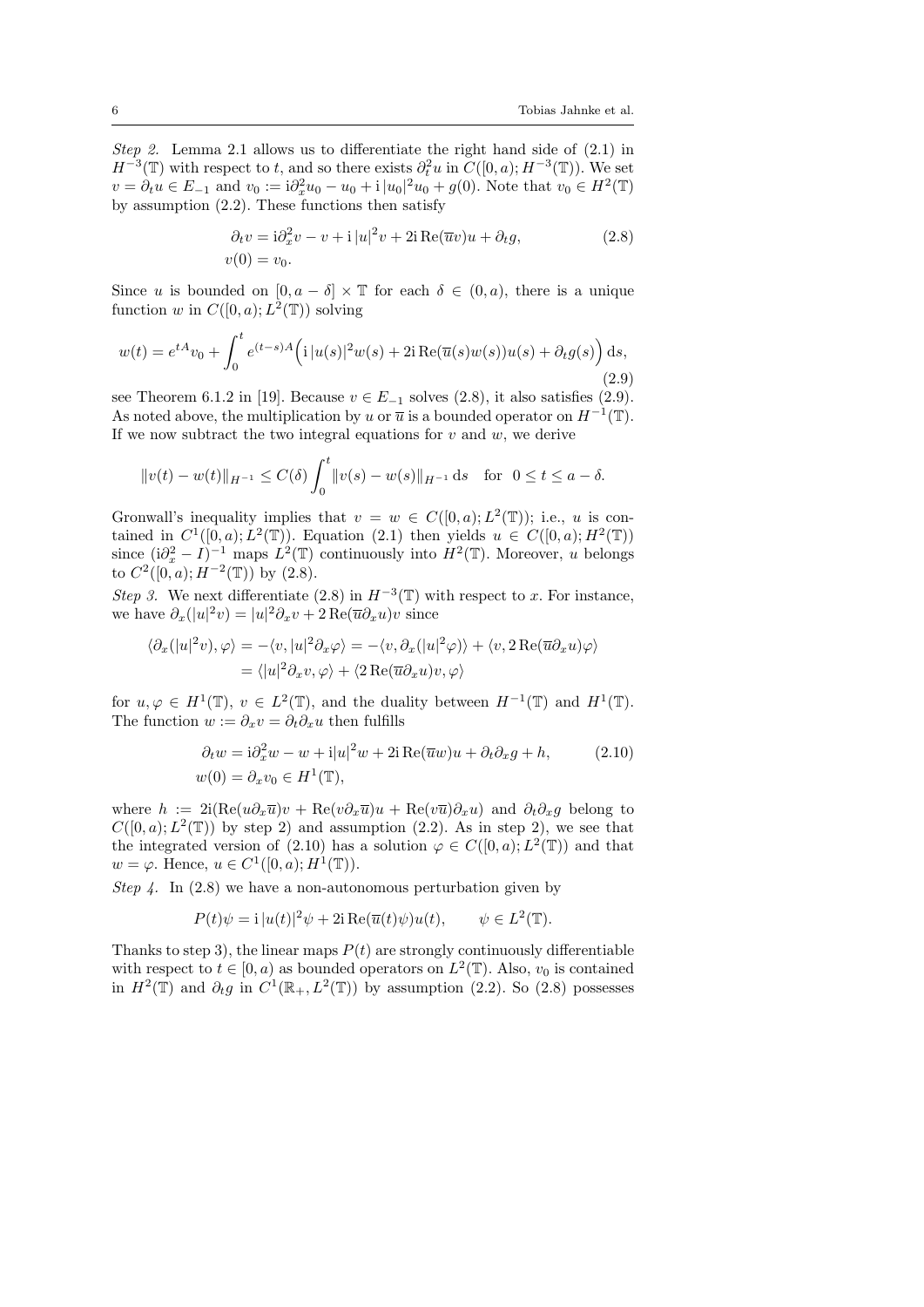a unique solution  $\varphi$  in  $C^1([0, a); L^2(\mathbb{T})) \cap C([0, a); H^2(\mathbb{T}))$  by Theorem 6.3 in [19]. The uniqueness of the corresponding integral equation (2.9) then shows that  $\varphi = v = \partial_t u$ , and so u belongs to  $C^2([0, a); L^2(\mathbb{T})) \cap C^1([0, a); H^2(\mathbb{T}))$ . Step 5. We finally differentiate  $(2.1)$  twice with respect to x and obtain

$$
\partial_t \partial_x^2 u = i \partial_x^4 u - \partial_x^2 u + P(t) \partial_x^2 u + 4i \operatorname{Re}(\overline{u} \partial_x u) \partial_x u + 2i |\partial_x u|^2 u + \partial_x^2 g
$$

at first in  $H^{-2}(\mathbb{T})$ . This equation, assumption (2.2) and the previous steps imply that  $(i\partial_x^2 - I)\partial_x^2 u$  is contained in  $C([0, a); L^2(\mathbb{T}))$ ; i.e.,  $u \in C([0, a); H^4(\mathbb{T}))$ . Step 6. It remains to show global existence, where we employ the regularity of u established above. Using  $(2.1)$  and integrating by parts, we first compute

$$
\partial_t \|u(t)\|_{L^2}^2 = 2 \operatorname{Re} \int_{\mathbb{T}} \overline{u}(t) \partial_t u(t) \, \mathrm{d}x
$$
  
\n
$$
= 2 \operatorname{Re} \int_{\mathbb{T}} \overline{u}(t) \left( i \partial_x^2 u(t) - u(t) + i |u(t)|^2 u(t) + g(t) \right) \mathrm{d}x
$$
  
\n
$$
= -2 \|u(t)\|_{L^2}^2 + 2 \operatorname{Re} \int_{\mathbb{T}} \overline{u}(t) g(t) \, \mathrm{d}x
$$
  
\n
$$
\leq -2 \|u(t)\|_{L^2}^2 + 2 \|u(t)\|_{L^2} \|g(t)\|_{L^2}
$$
  
\n
$$
\leq -\|u(t)\|_{L^2}^2 + \|g(t)\|_{L^2}^2 \tag{2.11}
$$

for  $t \in [0, a)$ . Hence,  $\partial_t (e^t \|u(t)\|_{L^2}^2) \le e^t \|g(t)\|_{L^2}^2$  and integration yields

$$
||u(t)||_{L^{2}}^{2} \leq e^{-t} ||u_{0}||_{L^{2}}^{2} + \int_{0}^{t} e^{s-t} ||g(s)||_{L^{2}}^{2} ds
$$
  
\n
$$
\leq ||u_{0}||_{L^{2}}^{2} + \max_{0 \leq s \leq b} ||g(s)||_{L^{2}}^{2} =: C_{0}(b)
$$
\n(2.12)

for  $0 \le t \le b < a$ . We further need a modified energy of (2.1) given by

$$
\mathcal{E}(t,v) = \frac{1}{2} \|\partial_x v\|_{L^2}^2 - \frac{1}{4} \|v\|_{L^4}^4 + \text{Re} \int_{\mathbb{T}} i g(t) \overline{v} \,dx \tag{2.13}
$$

for  $v \in H^1(\mathbb{T})$  and  $t \geq 0$ . Proceeding as above, we obtain

$$
\partial_t \mathcal{E}(t, u(t)) = \text{Re} \int_{\mathbb{T}} \left[ \partial_x u(t) \partial_{tx} \overline{u}(t) - (|u(t)|^2 u(t) - ig(t)) \partial_t \overline{u}(t) + i \overline{u}(t) \partial_t g(t) \right] dx
$$
  
\n
$$
= \text{Re} \int_{\mathbb{T}} \left[ (-\partial_x^2 u(t) - |u(t)|^2 u(t) + ig(t)) \partial_t \overline{u}(t) + i \overline{u}(t) \partial_t g(t) \right] dx
$$
  
\n
$$
= \text{Re} \int_{\mathbb{T}} i \left[ (\partial_t u(t) + u(t)) \partial_t \overline{u}(t) + \overline{u}(t) \partial_t g(t) \right] dx
$$
  
\n
$$
= \text{Re} \int_{\mathbb{T}} i \left[ u(t) (\overline{g}(t) - i \partial_x^2 \overline{u}(t) - \overline{u}(t) - i |u(t)|^2 \overline{u}(t)) + \overline{u}(t) \partial_t g(t) \right] dx
$$
  
\n
$$
= \text{Re} \int_{\mathbb{T}} \left[ i (u(t) \overline{g}(t) + \overline{u}(t) \partial_t g(t)) + |u(t)|^4 - |\partial_x u(t)|^2 \right] dx \quad (2.14)
$$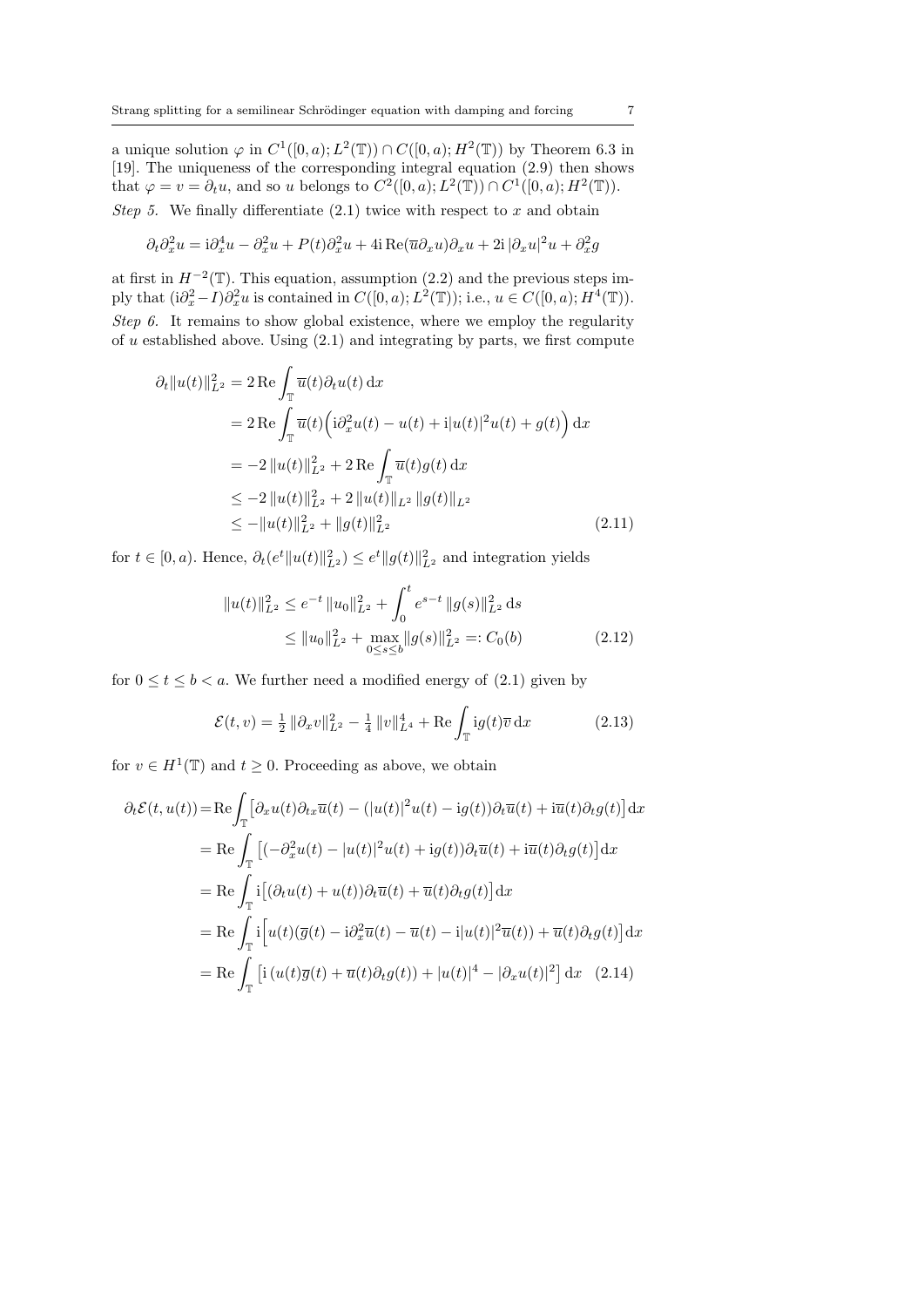for  $0 \leq t \leq b \leq a$ . On the other hand, Sobelev's embedding theorem and complex interpolation (see Sect. 7.4.2 and 7.4.5 in [22]) yield

$$
||v||_{L^{4}} \leq C ||v||_{H^{1/4}} \leq C ||v||_{L^{2}}^{\frac{3}{4}} ||v||_{H^{1}}^{\frac{1}{4}},
$$
  

$$
||v||_{L^{4}}^{4} \leq ||\partial_{x}v||_{L^{2}}^{2} + ||v||_{L^{2}}^{2} + C ||v||_{L^{2}}^{6}.
$$
 (2.15)

We thus deduce

$$
\partial_t \mathcal{E}(t, u(t)) \le \text{Re} \int_{\mathbb{T}} \mathbf{i}(u(t)\overline{g}(t) + \overline{u}(t)\partial_t g(t)) \, dx + \|u(t)\|_{L^2}^2 + C \|u(t)\|_{L^2}^6
$$
\n
$$
\le 2 \|u(t)\|_{L^2}^2 + \frac{1}{2} \|g(t)\|_{L^2}^2 + \frac{1}{2} \|\partial_t g(t)\|_{L^2}^2 + C \|u(t)\|_{L^2}^6
$$
\n
$$
\le 2C_0(b) + CC_0(b)^3 + C_1(b) \tag{2.16}
$$

with  $C_1(b) := \frac{1}{2} \max_{0 \le t \le b} (\|g(t)\|_{L^2}^2 + \|\partial_t g(t)\|_{L^2}^2)$ , where we also used (2.12). The estimate  $(2.15)$  further leads to the lower bound

$$
\mathcal{E}(t, u(t)) \ge \frac{1}{4} \|\partial_x u(t)\|_{L^2}^2 - \frac{3}{4}C_0(b) - CC_0(b)^3 - \frac{1}{2} \|g(t)\|_{L^2}^2. \tag{2.17}
$$

Combining  $(2.12)$ ,  $(2.16)$  and  $(2.17)$ , we arrive at

$$
||u(t)||_{H^1}^2 \le 4\mathcal{E}(0, u_0) + C(1+b)(C_0(b) + C_0(b)^3 + C_1(b))
$$
 (2.18)

for  $0 \leq t \leq b < a$ . If a was finite, we could take here  $b = a$  and obtain a contradiction to the blow-up condition stated in Step 1). Hence,  $a = \infty$ .

Step 7. If g is bounded in  $L^2(\mathbb{T})$ , then (2.12) shows that  $u(t)$  is bounded in  $L^2(\mathbb{T})$  for  $t \geq 0$ . In particular, we can replace  $C_0(b)$  by C in this case.

If also  $\partial_t g$  is bounded in  $L^2(\mathbb{T})$ , then (2.18) implies that  $u(t)$  grows at most  $\frac{1}{2}$  and  $\frac{\partial_t g}{\partial t}$  is bounded in  $H^1(\mathbb{T})$ .

Next, if g is contained in  $L^2(\mathbb{R}_+; L^2(\mathbb{T}))$ , then we infer from the line before (2.12) and Young's convolution inequality that  $u \in L^2(\mathbb{R}_+; L^2(\mathbb{T}))$ .

If even  $g \in H^1(\mathbb{R}_+; L^2(\mathbb{T}))$ , then g is also bounded in  $L^2(\mathbb{T})$ . Thus u belongs  $L^6(\mathbb{R}_+; L^2(\mathbb{T}))$ . Integrating in t, we now deduce from the line before (2.16) that  $\mathcal{E}(t, u(t))$  is uniformly bounded. Hence, the boundedness of  $u(t)$  in  $H^1(\mathbb{T})$ follows from  $(2.17)$ .

### 3 Strang splitting for the Lugiato-Lefever equation

In order to formulate a numerical method for  $(2.1)$ , it is convenient to define the nonlinear mapping

$$
B: L^{2}(\mathbb{T}) \longrightarrow L_{1}(\mathbb{T}), \qquad B(w) = i|w|^{2}.
$$

If  $w \in H^1(\mathbb{T})$ , then  $B(w) \in L_\infty(\mathbb{T})$  due to the Sobolev embedding  $H^1(\mathbb{T}) \hookrightarrow$  $L_{\infty}(\mathbb{T})$ . For a fixed  $w \in H^1(\mathbb{T})$ , the function  $x \mapsto B(w)(x) = i|w(x)|^2$  will be identified with the multiplication operator

$$
B(w): L^2(\mathbb{T}) \to L^2(\mathbb{T}), \quad B(w)v = i|w|^2v
$$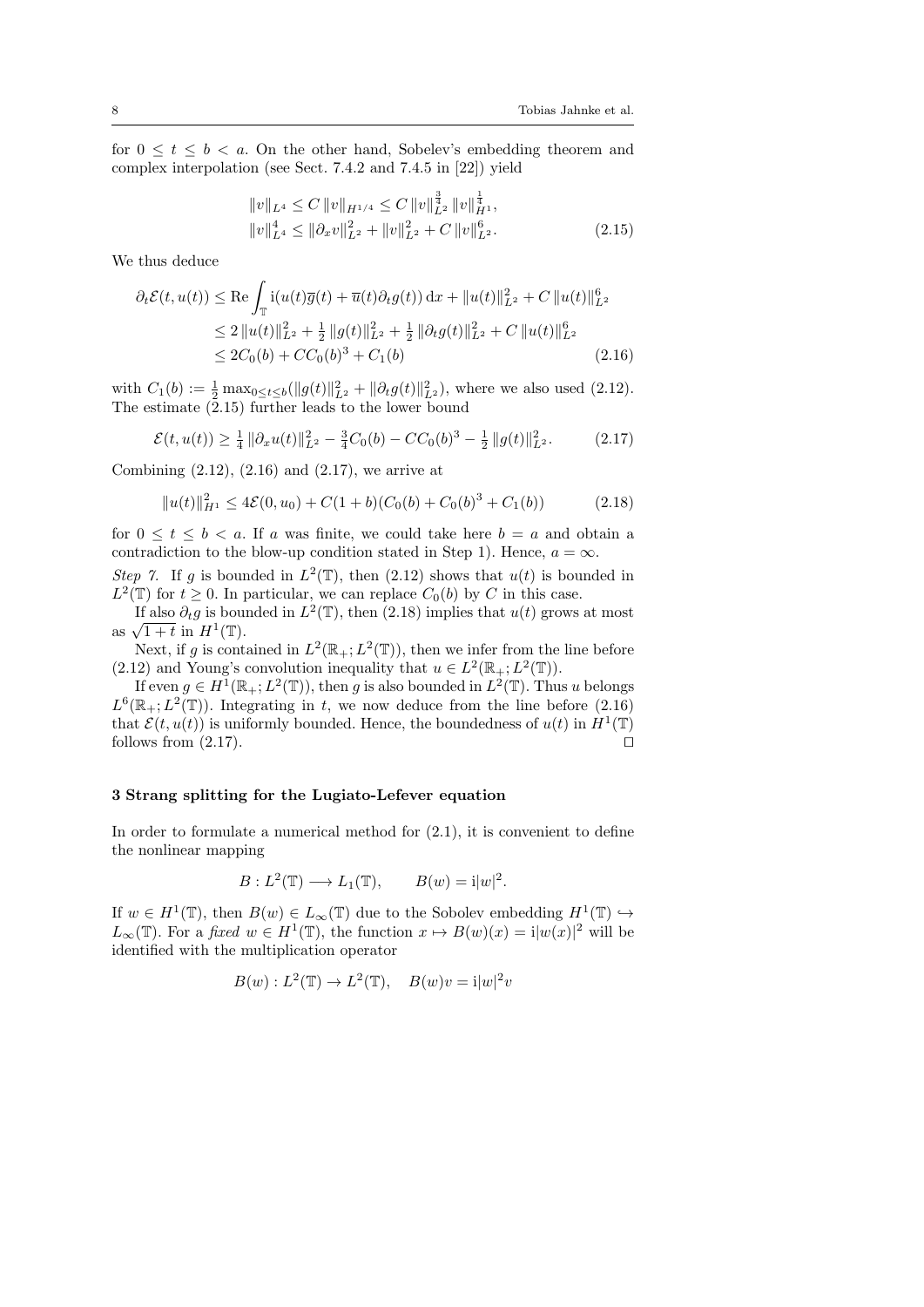which generates a unitary group  $(e^{tB(w)})_{t\in\mathbb{R}}$  on  $L^2(\mathbb{T})$ . For  $v \in H^{k^*}(\mathbb{T})$  and  $w \in H^{\overline{k}}(\mathbb{T})$  it follows from  $(2.5)$  that

$$
||B(v)w||_{H^k} \le C||v||_{H^{k^*}}^2||w||_{H^k}, \qquad k \ge 0. \tag{3.1}
$$

As in 2.1 we let  $A := \mathrm{i}\partial_x^2 - I$ . Then, the Lugiato-Lefever equation (2.1) reads

$$
\partial_t u = Au + B(u)u + g,\tag{3.2a}
$$

$$
u(0) = u_0. \t\t(3.2b)
$$

The solution is supposed to be approximated on the time-interval  $[0, T]$  for  $T > 0$ .

#### 3.1  $\phi$ -functions

In the construction and analysis of the splitting method for  $(2.1)$  we use the operator-valued functions  $\phi_i(tA)$  defined by

$$
\phi_j(tA)v = \int_0^1 \frac{\theta^{j-1}}{(j-1)!} e^{(1-\theta)tA}v \, d\theta, \quad j \in \mathbb{N}, \qquad \phi_0(tA) = e^{tA}, \qquad (3.3)
$$

cf. [12]. For every  $j, k \in \mathbb{N}_0$  and  $t \geq 0$ , the operator  $\phi_j(tA) : H^k(\mathbb{T}) \to H^k(\mathbb{T})$ is bounded, and

$$
\|\phi_j(tA)v\|_{H^k(\mathbb{T})} \le \frac{1}{j!} \|v\|_{H^k(\mathbb{T})} \quad \text{for all } v \in H^k(\mathbb{T}).
$$

For every  $v \in L^2(\mathbb{T})$  and  $t > 0$ , the recurrence relation

$$
\phi_{j+1}(tA)v = (tA)^{-1} \left( \phi_j(tA)v - \frac{1}{j!}v \right), \qquad j \in \mathbb{N}_0
$$
 (3.4)

follows from (3.3) via integration by parts. This recursion yields the Taylor expansions

$$
e^{tA}v = \phi_0(tA)v = \sum_{k=0}^{m-1} \frac{t^k}{k!} A^k v + (tA)^m \phi_m(tA)v
$$
 (3.5)

for  $m \in \mathbb{N}$  and  $v \in D(A^m)$ . Similar to (3.3) we define for  $j \in \mathbb{N}$ ,  $w \in H^1(\mathbb{T})$ and  $v \in L^2(\mathbb{T})$ 

$$
\phi_j(tB(w))v = \int_0^1 \frac{\theta^{j-1}}{(j-1)!} e^{(1-\theta)tB(w)} v \, d\theta, \qquad \phi_0(tB(w))v = e^{tB(w)}v. \tag{3.6}
$$

Equation (3.5) still holds if A is replaced by  $B(w)$ .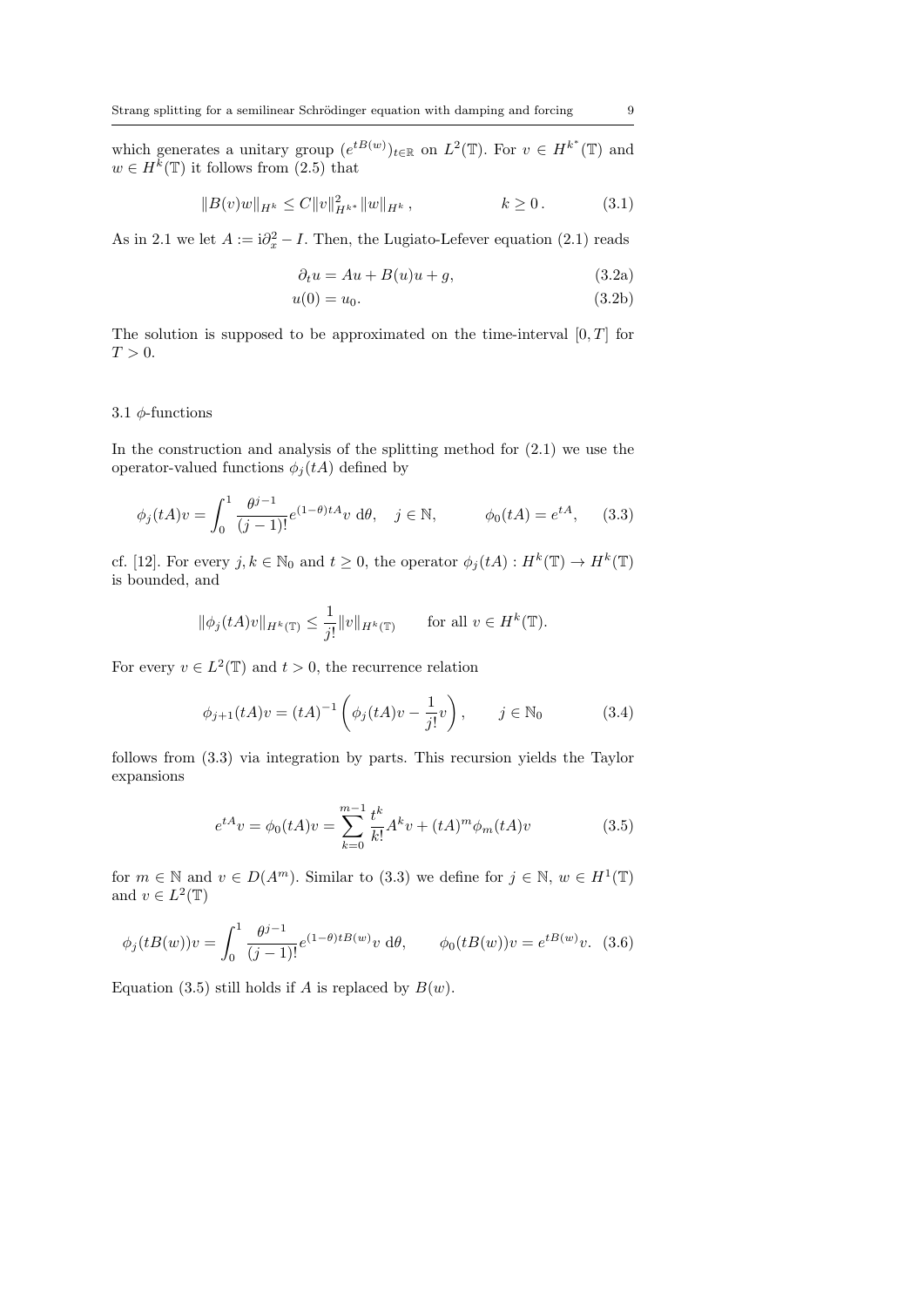#### 3.2 Time-integration scheme

Strang splitting methods for (3.2) are based on the observation that solving each of the two sub-problems

$$
\partial_t v(t) = Av(t) + g(t),\tag{3.7}
$$

$$
\partial_t w(t) = B(w(t))w(t),\tag{3.8}
$$

is much easier than solving (3.2a). Let  $t_n = n\tau$  with step-size  $\tau > 0$ . Applying the variation-of-constants formula to (3.7) yields

$$
v(t_{n+1}) = e^{\tau A} v(t_n) + \int_0^{\tau} e^{(\tau - s)A} g(t_n + s) ds.
$$

After  $s \mapsto g(t_n + s)$  has been approximated by the linear interpolation

$$
s \mapsto g(t_n) + s \frac{g(t_{n+1}) - g(t_n)}{\tau},
$$

the integral can be computed analytically via integration by parts, and we obtain the exponential trapezoidal rule

$$
v_{n+1} = e^{\tau A} v_n + \tau \Big( \phi_1(\tau A) g(t_n) + \phi_2(\tau A) \big( g(t_{n+1}) - g(t_n) \big) \Big) \tag{3.9}
$$

which yields approximations  $v_n \approx v(t_n)$  to the solution of (3.7); cf. [12].

The sub-problem (3.8) can even be solved exactly: Since

$$
\partial_t (|w(t)|^2) = 2\mathrm{Re}(\overline{w(t)}\partial_t w(t)) = 2\mathrm{Re} (i|w(t)|^4) = 0,
$$

it follows that  $|w(t)| = |w(0)|$  is time invariant, and hence the solution of (3.8) is given explicitly by

$$
w(t) = e^{tB(w(0))}w(0).
$$

This is a well-known fact; see [6], e.g. Approximations  $u_n \approx u(t_n)$  to the solution of the full problem (3.2) can now be computed recursively with the Strang splitting

$$
u_n^+ = e^{\tau B(u_n)/2} u_n,\tag{3.10a}
$$

$$
u_n^* = e^{\tau A} u_n^+ + \tau \Big( \phi_1(\tau A) g(t_n) + \phi_2(\tau A) \big( g(t_{n+1}) - g(t_n) \big) \Big), \qquad (3.10b)
$$

$$
u_{n+1} = e^{\tau B(u_n^*)/2} u_n^* \,. \tag{3.10c}
$$

Every time-step  $u_n \mapsto u_{n+1}$  of the Strang splitting consists of three sub-steps. First, (3.8) is solved over the interval  $[t_n, t_n + \frac{\tau}{2}]$  with initial data  $w(t_n) = u_n$ , which yields an update  $u_n^+ = w(t_n + \frac{\tau}{2})$ . Then, one step of the exponential trapezoidal rule (3.9) with step-size  $\tau$  and  $v_n = u_n^+$  is carried out, which turns  $u_n^+$  into  $u_n^*$ . Finally, (3.8) is propagated over the interval  $[t_n + \frac{\tau}{2}, t_{n+1}]$ , which gives the new approximation  $u_{n+1} \approx u(t_{n+1})$ . Note that for  $A = i\Delta$  and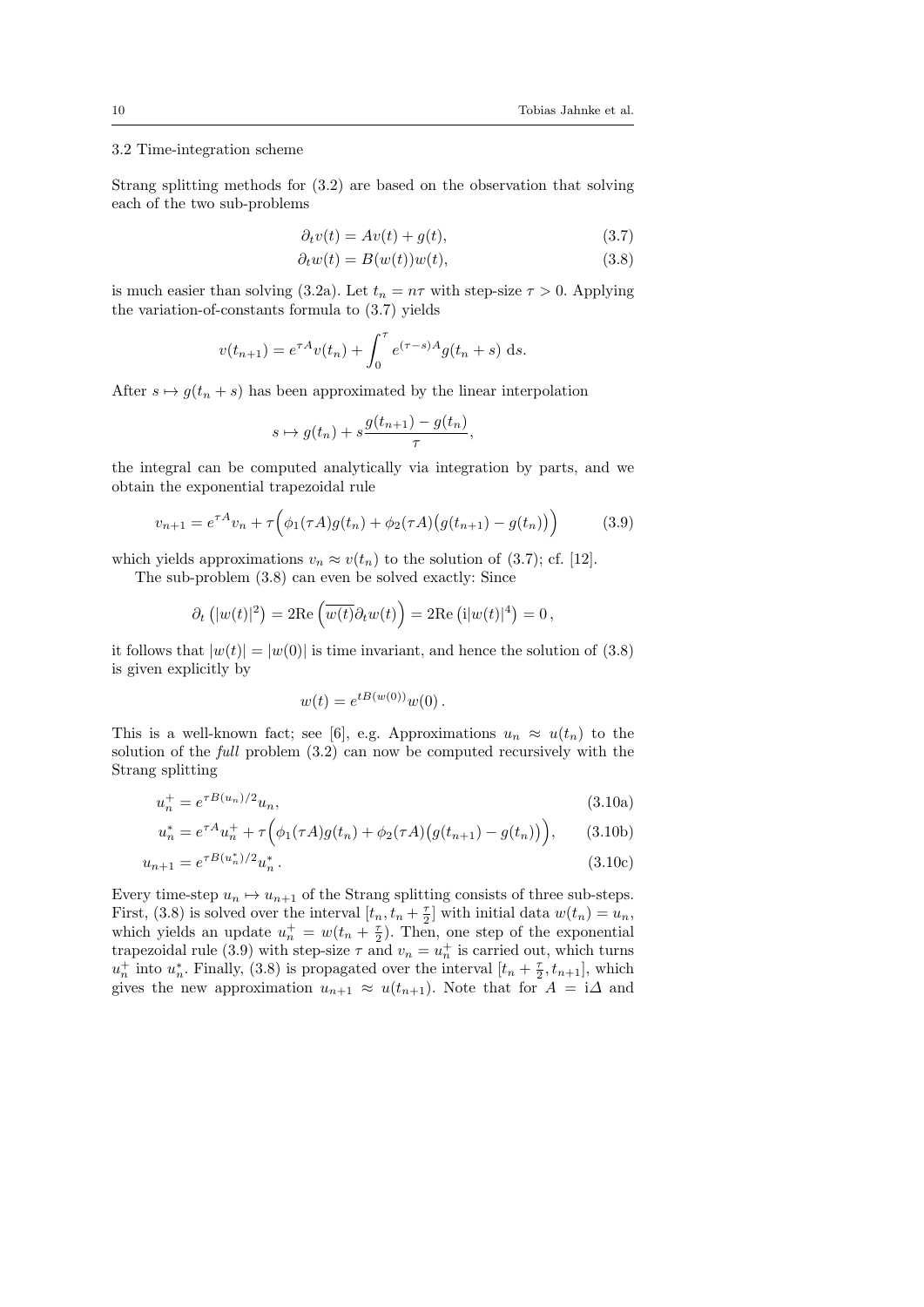$g(t) \equiv 0$ , (3.10) reduces to the method considered in [16] for solving the NLS in absence of damping and forcing.

For every  $\theta > 0$ , the result after  $n \in \mathbb{N}_0$  steps of the Strang splitting (3.10) with step-size  $\tau > 0$  starting at time  $\theta$  with initial data  $u_{\theta}$  will be denoted by

$$
\varPhi_{\tau,\theta}^n(u_\theta).
$$

If  $n = 1$ , then we simply write  $\Phi_{\tau,\theta}(u_{\theta})$  instead of  $\Phi_{\tau,\theta}^1(u_{\theta})$ . For any  $\tau > 0$ ,  $n \in$ N,  $u_{\theta}$ ,  $u_0$ , the relations

$$
\Phi_{\tau,\theta}^0(u_\theta) = u_\theta, \qquad \Phi_{\tau,0}^n(u_0) = \Phi_{\tau,t_{n-1}}\left(\Phi_{\tau,0}^{n-1}(u_0)\right) = \Phi_{\tau,t_1}^{n-1}\left(\Phi_{\tau,0}(u_0)\right)
$$

follow directly from the definition. In addition to the numerical flow  $\Phi_{\tau,\theta}^n(u_\theta)$ , we also consider the exact flow given by the exact solution of (3.2a)

$$
t\mapsto \varPsi_{t,\theta}(u_\theta)
$$

with initial data  $u(\theta) = u_{\theta}$  at time  $\theta$ .

For the discretization of space the spectral collocation method can be used, i.e. the solution  $u(t) = u(t, x)$  is approximated by a trigonometric polynomial which satisfies (2.1a) in  $m \in \mathbb{N}$  equidistant collocation points  $x_k = 2\pi k/m$ ; see [6] for details. If v is such a trigonometric polynomial, then  $e^{\tau A}v$  can be easily computed by means of the fast Fourier transform. Terms like  $e^{\tau B(v)/2}v$  are approximated with a trigonometric polynomial which interpolates the values  $e^{i\tau|v(x_k)|^2/2}v(x_k)$  in the collocation points. Hence, all terms in (3.10) can be evaluated quickly at low computational costs. In this paper, however, only the semidiscretization in time with the Strang splitting (3.10) and without any approximation in space will be analyzed.

#### 3.3 Error analysis: main results

Our goal is to prove that the Strang splitting converges with order 1 in  $H^1(\mathbb{T})$ and with order 2 in  $L^2(\mathbb{T})$  on bounded time-intervals. In order to state our results, we define the abbreviations

$$
m_u^k := \sup_{t \in [0,T]} \|u(t)\|_{H^k},
$$
  
\n
$$
m_g^k := \sup_{t \in [0,T]} \|g(t)\|_{H^k},
$$
  
\n
$$
m_{g'}^k := \sup_{t \in [0,T]} \|\partial_t g(t)\|_{H^k},
$$
  
\n
$$
m_{g''}^k := \sup_{t \in [0,T]} \|\partial_t^2 g(t)\|_{H^k}.
$$

Observe that for  $k \leq 4$  the number  $m_u^k$  is finite by Theorem 2.1 and assumption (2.2). An inspection of the proof of Theorem 2.1 shows that  $m_u^4$  only depends on the norms of  $u_0$  and g in the spaces involved in (2.2). For a solution  $u(t) \in$  $H^4(\mathbb{T})$  of (3.2) we immediately obtain the estimates

$$
\sup_{t \in [0,T]} \|\partial_t u(t)\|_{H^k} \le C \left( m_u^{k+2}, m_g^k \right) , \qquad \text{for } 0 \le k \le 2 , \tag{3.11}
$$

$$
\sup_{t \in [0,T]} \|\partial_t^2 u(t)\|_{L^2} \le C\left(m_u^4, m_g^2, m_{g'}^0\right). \tag{3.12}
$$

The following theorem is the main result of this paper.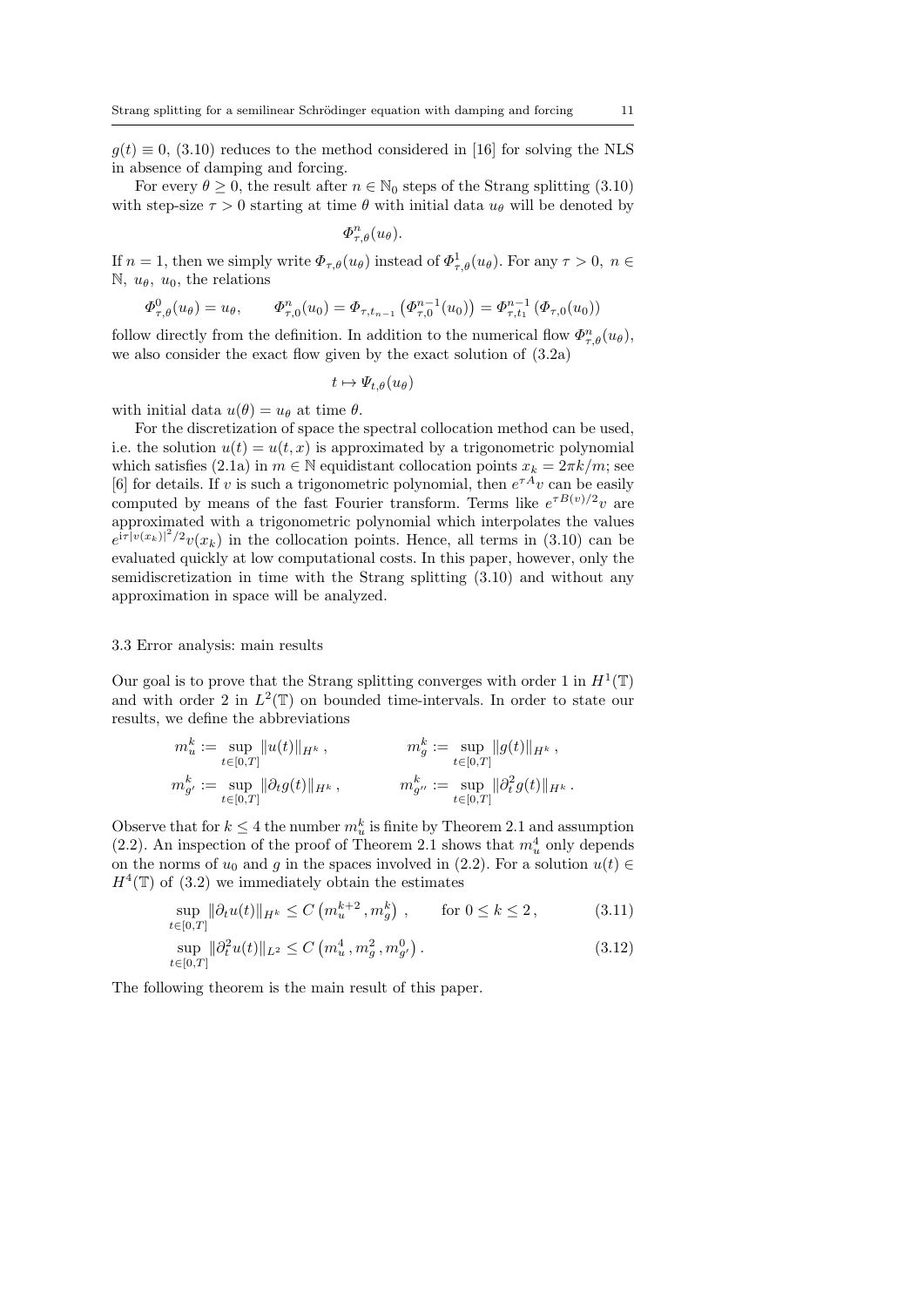**Theorem 3.1** Let  $u(t) = \Psi_{t,0}(u_0)$  be the exact solution of (3.2) and assume that the initial data  $u_0$  and the forcing g have the regularity (2.2). Then, the global error of the splitting method (3.10) is bounded by

$$
\|\Phi_{\tau,0}^n(u_0) - u(t_n)\|_{H^1} \le \tau C\left(T, m_u^3, m_g^1, m_{g'}^1\right),\tag{3.13}
$$

$$
\|\Phi_{\tau,0}^n(u_0) - u(t_n)\|_{L^2} \le \tau^2 C\left(T, m_u^4, m_g^2, m_{g'}^1, m_{g''}^0\right) \tag{3.14}
$$

for all  $n \in \mathbb{N}$  with  $t_n = n\tau \leq T$  and sufficiently small  $\tau > 0$ .

Theorem 3.1 is shown in Section 7. In (7.6) and (7.8) we give upper bounds for the step-size  $\tau$ , but we remark that this step-size restriction is typically too pessimistic in practice. The outline of the proof is taken from [16]. The first two ingredients are bounds for the local error of  $(3.10)$  in  $H^1(\mathbb{T})$  and in  $L^2(\mathbb{T})$ , respectively. They are established in Section 5 and 6.

**Theorem 3.2** (Local error in  $H^1(\mathbb{T})$ ) Let  $n \in \mathbb{N}$  with  $t_{n+1} = t_n + \tau \leq T$ . If  $u(t_n) \in H^3(\mathbb{T})$  and if  $g \in C^{2-j}([0,T];H^j(\mathbb{T}))$  for  $j=0,1,2$ , then the error after one step of the splitting method (3.10) is bounded by

$$
\left\|\Phi_{\tau,t_n}\big(u(t_n)\big)-\Psi_{\tau,t_n}\big(u(t_n)\big)\right\|_{H^1}\leq \tau^2 C(m_u^3,m_g^1,m_{g'}^1).
$$

**Theorem 3.3 (Local error in**  $L^2(\mathbb{T})$ ) Let  $n \in \mathbb{N}$  with  $t_{n+1} = t_n + \tau \leq T$ . Under assumption  $(2.2)$  the error after one step of the splitting method  $(3.10)$ is bounded by

$$
\left\|\Phi_{\tau,t_n}\big(u(t_n)\big)-\Psi_{\tau,t_n}\big(u(t_n)\big)\right\|_{L^2}\leq \tau^3 C(m_u^4,m_g^2,m_{g'}^1,m_{g''}^0).
$$

The error bound for the global error of (3.10) is obtained by combining the bounds for the local error with the following stability result, proved in Section 4.

**Theorem 3.4 (Stability)** Let  $n \in \mathbb{N}$  with  $t_{n+1} = t_n + \tau \leq T$ . For  $v, w \in$  $H^1(\mathbb{T})$  with  $||v||_{H^1} \leq M$  and  $||w||_{H^1} \leq M$ , the splitting method (3.10) satisfies

$$
\|\Phi_{\tau,t_n}(v) - \Phi_{\tau,t_n}(w)\|_{H^k} \le e^{C\cdot(M_*^2 + M^2 - 1)} \|v - w\|_{H^k}, \quad k = 0, 1 \quad (3.15)
$$

with constant

$$
M_* = e^{(CM^2 - 1)\tau} M + \tau C m_g^1.
$$
\n(3.16)

#### 4 Stability and auxiliary results

Now we state three lemmas which will be used frequently throughout the paper. The first lemma asserts a stability result for the mapping  $v \mapsto e^{tB(v)}v$ . As before in (2.4), we let  $k^* = \max\{1, k\}.$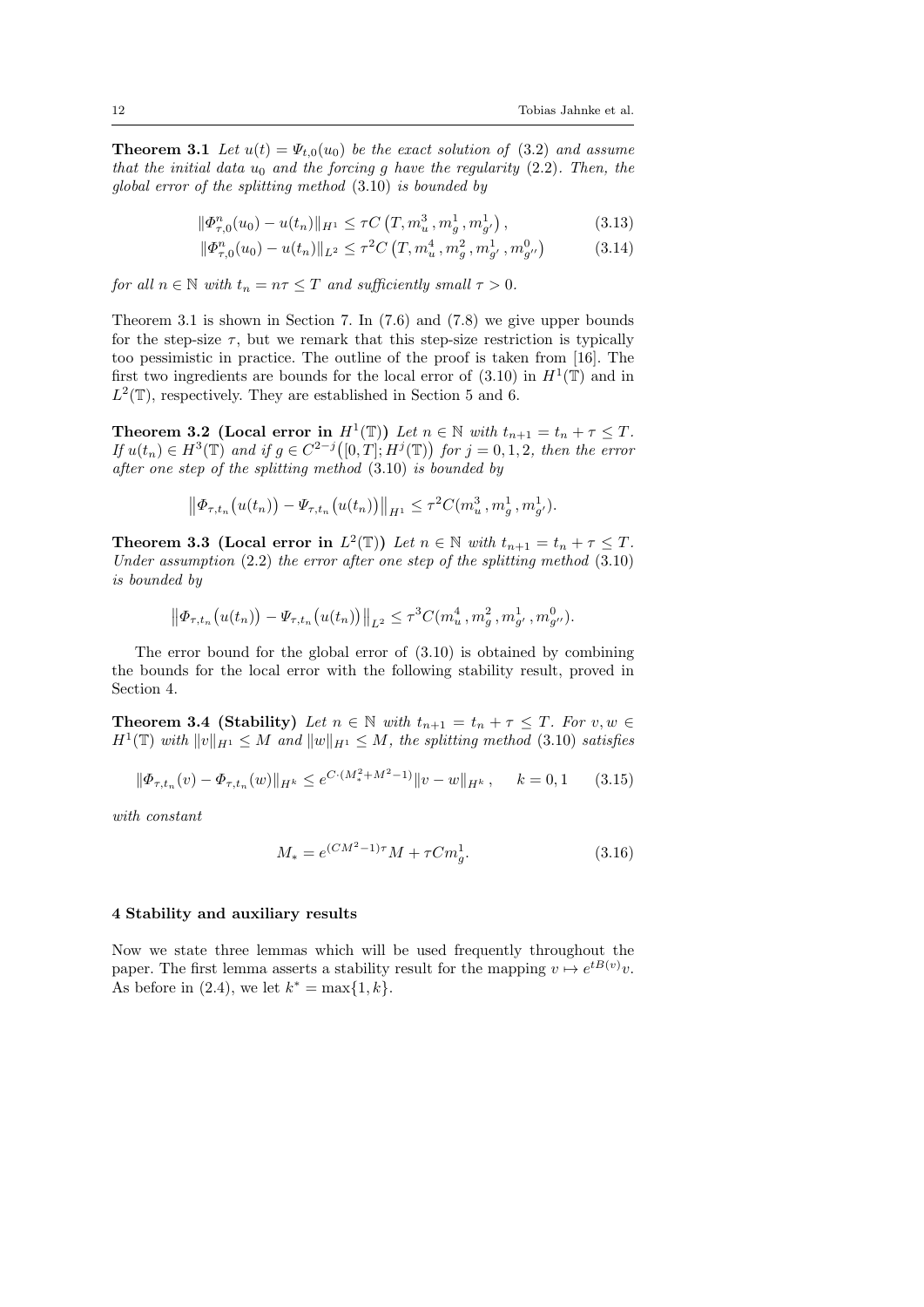**Lemma 4.1** If  $v, w \in H^{k^*}(\mathbb{T})$  with  $||v||_{H^{k^*}} \leq M$  and  $||w||_{H^{k^*}} \leq M$  for some  $k \in \mathbb{N}_0$ , then

$$
||e^{tB(v)}v - e^{tB(w)}w||_{H^k} \le e^{CM^2t} ||v - w||_{H^k}, \qquad t \ge 0, \qquad (4.1a)
$$

$$
||e^{tB(v)}v||_{H^k} \le Me^{CM^2t}, \t t \ge 0.
$$
 (4.1b)

Note that for the stability in  $L^2(\mathbb{T})$  (i.e.  $k = 0$  and  $k^* = 1$ ) the functions v and w have to belong to  $H^1(\mathbb{T})$ .

*Proof* The proof uses ideas of [16]. Let  $k \in \mathbb{N}_0$  and let  $v, w \in H^{k^*}(\mathbb{T})$  with  $||v||_{H^{k^*}} \leq M$  and  $||w||_{H^{k^*}} \leq M$ . Then, the functions  $x(t) = e^{tB(v)}v$  and  $y(t) = e^{tB(w)}w$  are the solutions of the initial value problems

$$
x'(t) = B(v)x(t), \quad x(0) = v, \quad t \ge 0,
$$
  
\n
$$
y'(t) = B(w)y(t), \quad y(0) = w, \quad t \ge 0,
$$
\n(4.2)

respectively, cf. Section 3.2. The inequality (2.5) implies that  $B(v) \in H^k(\mathbb{T})$ and hence  $e^{tB(v)} \in H^k(\mathbb{T})$ , and applying (2.5) once again shows that  $x(t) =$  $e^{tB(v)}v \in H^k(\mathbb{T})$  for every  $t \in [0,T]$ . The same arguments yield that  $y(t) \in$  $H^k(\mathbb{T})$  for every  $t \in [0, T]$ .

First, we examine  $||x(t)||_{H^k}$ . From (3.1) we derive the estimate

$$
||B(v)x(t)||_{H^k} \le CM^2 ||x(t)||_{H^k}, \quad t \ge 0,
$$
\n(4.3)

and hence

$$
||x(t)||_{H^k} = ||x(0)||_{H^k} + \int_0^t ||B(v)x(s)||_{H^k} ds \le M + CM^2 \int_0^t ||x(s)||_{H^k} ds.
$$

Gronwall's lemma now yields

$$
||x(t)||_{H^k} \le Me^{CM^2t},\tag{4.4}
$$

which proves  $(4.1b)$ . In order to show  $(4.1a)$ , we consider the difference

$$
B(v)x(t) - B(w)y(t) = i|v|^2x(t) - i|w|^2y(t)
$$
  
= 
$$
i(v - w)\overline{v}x(t) + iw(\overline{v} - \overline{w})x(t) + iw\overline{w}(x(t) - y(t)).
$$

Using also  $(2.5)$  and  $(4.4)$ , we derive

$$
||B(v)x(t) - B(w)y(t)||_{H^k} \le C[2M||x(t)||_{H^{k^*}}||v-w||_{H^k} + M^2||x(t) - y(t)||_{H^k}]
$$
  
\n
$$
\le C[2M^2e^{CM^2t}||v-w||_{H^k} + M^2||x(t) - y(t)||_{H^k}].
$$

The equations (4.2) thus imply

$$
||x(t) - y(t)||_{H^k} = ||v - w||_{H^k} + \int_0^t ||B(v)x(s) - B(w)y(s)||_{H^k} ds
$$
  
\n
$$
\leq \left(1 + 2CM^2 \int_0^t e^{CM^2 s} ds\right) ||v - w||_{H^k}
$$
  
\n
$$
+ CM^2 \int_0^t ||x(s) - y(s)||_{H^k} ds
$$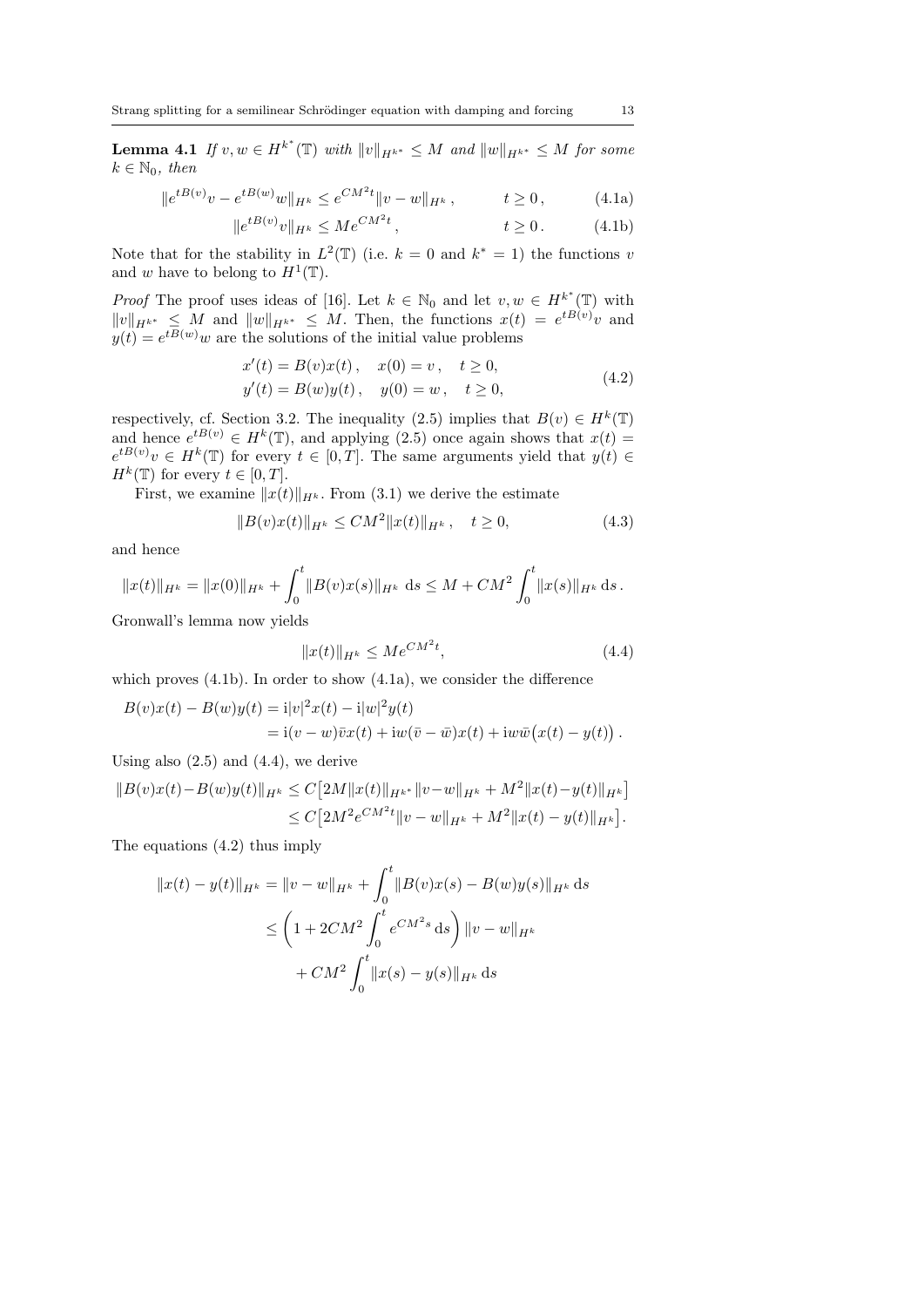for  $t \geq 0$ . Since  $0 \leq (e^{CM^2t} - 1)^2$  yields  $2e^{CM^2t} - 1 \leq e^{2CM^2t}$ , it follows that

$$
1 + 2CM^{2} \int_{0}^{t} e^{CM^{2}s} ds = 1 + 2(e^{CM^{2}t} - 1) \le e^{2CM^{2}t}.
$$

Applying Gronwall's lemma once again, we arrive at

$$
||e^{tB(v)}v - e^{tB(w)}w||_{H^k} = ||x(t) - y(t)||_{H^k} \le e^{\widehat{C}M^2t}||v - w||_{H^k}
$$

with  $C = 3C$ .

The next lemma concerns technical estimates regarding the quantity  $u^*$  in the splitting method (3.10).

**Lemma 4.2** For a given v,  $n \in \mathbb{N}$  and  $\tau \in (0, T]$  we define

$$
v^*(\tau) = e^{\tau A} e^{\tau B(u_n)/2} v + \tau \Big( \phi_1(\tau A) g(t_n) + \phi_2(\tau A) \big( g(t_n + \tau) - g(t_n) \big) \Big). \tag{4.5}
$$

(i) If  $v, u_n \in H^1(\mathbb{T})$  with  $||v||_{H^1}, ||u_n||_{H^1} \leq M$ , then  $(2.725)$ 

$$
||v^*(\tau)||_{H^k} \le e^{(CM^2 - 1)\tau} M + \tau C m_g^k \quad \text{for } k = 0, 1.
$$

(ii) If  $k \in \{0,1\}$  and  $v, u_n \in H^{k+2}(\mathbb{T})$  with  $||v||_{H^{k+2}}$ ,  $||u_n||_{H^{k+2}} \leq M$ , then

$$
\|\partial_\tau v^*(\tau)\|_{H^k} \le C(T, M, m_g^k, m_{g'}^k).
$$

(iii) If  $v, u_n \in H^4(\mathbb{T})$  with  $||v||_{H^4}, ||u_n||_{H^4} \leq M$ , then

$$
\|\partial^2_\tau v^*(\tau)\|_{L^2}\leq C(T,M,m_g^2,m_{g'}^0,m_{g''}^0).
$$

**Remark.** If  $v = u_n$ , then  $v^*(\tau) = u_n^*$  defined in (3.10b). In the error analysis below, however, Lemma 4.2 will sometimes also be applied with  $v = u(t_n)$ .

Proof The first assertion follows from Lemma 4.1 and the boundedness of the operators  $\phi_j(\tau A)$ . For the proof of (ii) and (iii), it is useful to represent the derivative  $\partial_t \phi_j(\tau A)$  in terms of  $\phi_{j-1}(\tau A)$  and  $\phi_j(\tau A)$ : If  $v \in D(A)$ , then (3.3) yields

$$
\partial_{\tau}\phi_{j}(\tau A)v = \int_{0}^{1} \frac{\theta^{j-1}}{(j-1)!} (1-\theta)Ae^{(1-\theta)\tau A}v \,d\theta \n= \int_{0}^{1} \frac{\theta^{j-1}}{(j-1)!} Ae^{(1-\theta)\tau A}v \,d\theta - j \int_{0}^{1} \frac{\theta^{j}}{j!} Ae^{(1-\theta)\tau A}v \,d\theta \n= (\phi_{j}(\tau A) - j\phi_{j+1}(\tau A))Av,
$$
\n(4.6)

and with (3.4) we obtain

$$
\partial_{\tau}\phi_0(\tau A)v = e^{\tau A}Av, \qquad v \in D(A), \quad \tau \ge 0,
$$
  

$$
\partial_{\tau}\phi_j(\tau A)v = \frac{1}{\tau}(\phi_{j-1}(\tau A) - j\phi_j(\tau A))v, \quad v \in L^2(\mathbb{T}), \quad j > 0, \quad \tau > 0.
$$

Now (ii) and (iii) can be shown with straightforward calculations using (3.1), Lemma 4.1, and the boundedness of  $\phi_i(\tau A)$ .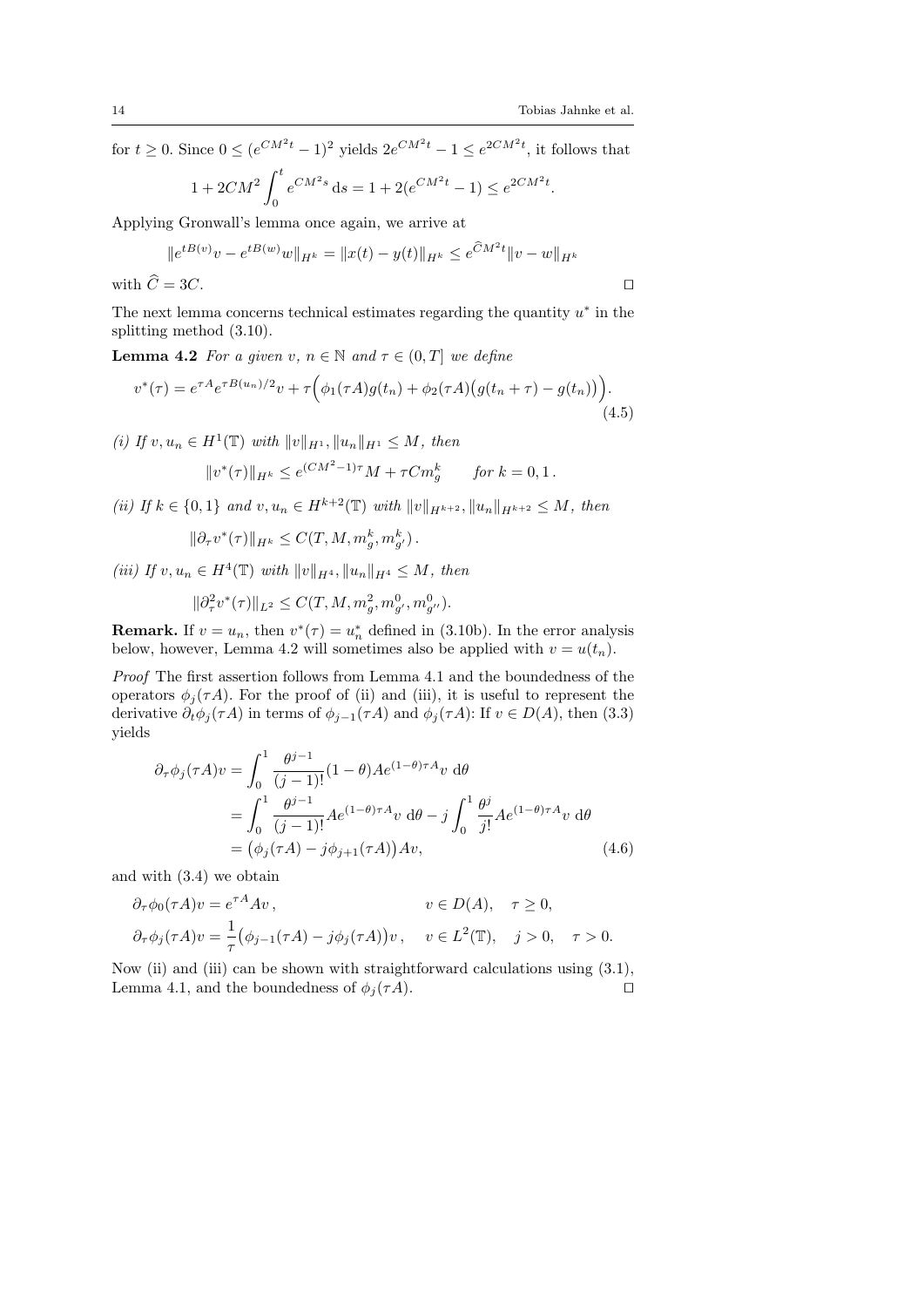After these preparations we are ready to prove stability of the Strang splitting scheme (3.10). In order to simplify notation (in particular in sections 5 and 6), we define

$$
B_{1/2}(u) = \frac{1}{2}|u|^2 = \frac{1}{2}B(u). \tag{4.7}
$$

Proof of Theorem 3.4.

Let  $v, w \in H^1(\mathbb{T})$  with  $||v||_{H^1} \leq M$  and  $||w||_{H^1} \leq M$ . As in (3.10), we define

$$
v^* = e^{\tau A} e^{\tau B_{1/2}(v)} v + \tau \Big( \phi_1(\tau A) g(t_n) + \phi_2(\tau A) \big( g(t_n + \tau) - g(t_n) \big) \Big),
$$
  

$$
w^* = e^{\tau A} e^{\tau B_{1/2}(w)} w + \tau \Big( \phi_1(\tau A) g(t_n) + \phi_2(\tau A) \big( g(t_n + \tau) - g(t_n) \big) \Big).
$$

According to Lemma 4.2, we have  $||v^*||_{H^1} \leq M_*$  and  $||w^*||_{H^1} \leq M_*$  with  $M_*$ defined in (3.16). Applying Lemma 4.1 twice results in the estimates

$$
\begin{aligned} \|\Phi_{\tau,t_n}(v) - \Phi_{\tau,t_n}(w)\|_{H^k} &= \|e^{\tau B_{1/2}(v^*)}v^* - e^{\tau B_{1/2}(w^*)}w^*\|_{H^k} \\ &\leq e^{CM_*^2\tau}\|v^* - w^*\|_{H^k} \\ &= e^{CM_*^2\tau}\|e^{\tau A}e^{\tau B_{1/2}(v)}v - e^{\tau A}e^{\tau B_{1/2}(w)}w\|_{H^k} \\ &\leq e^{(CM_*^2-1)\tau}\|e^{\tau B_{1/2}(v)}v - e^{\tau B_{1/2}(w)}w\|_{H^k} \\ &\leq e^{C\cdot(M_*^2+M^2-1)\tau}\|v - w\|_{H^k} \end{aligned}
$$

for  $k \in \{0, 1\}$ .

The last lemma in this subsection will be useful in the proofs of Theorems 3.2 and 3.3.

**Lemma 4.3** For a given  $n \in \mathbb{N}$  and  $\tau > 0$  let

$$
b(\tau) = B(u(t_n + \tau)) - B(v^*(\tau)),
$$

where  $v^*(\tau)$  is defined by (4.5) with  $v = u(t_n)$ . Under the assumption (2.2), we have

$$
b(\tau) = \int_0^{\tau} \partial_{\tau} b(s) \, ds = \int_0^{\tau} \int_0^s \partial_{\tau}^2 b(r) \, dr \, ds.
$$

Proof The fundamental theorem of calculus gives

$$
b(\tau) = b(0) + \int_0^{\tau} \partial_{\tau} b(s) ds = b(0) + \tau \partial_{\tau} b(0) + \int_0^{\tau} \int_0^s \partial_{\tau}^2 b(r) dr ds.
$$

As  $v^*(0) = v = u(t_n)$  by assumption, it is clear that  $b(0) = 0$ . Hence, we only have to show that  $\partial_{\tau}b(0) = 0$ . By definition, we have

$$
\partial_{\tau}b(\tau) = 2i\mathrm{Re}\left(\overline{u(t_n+\tau)}\partial_{\tau}u(t_n+\tau)\right) - 2i\mathrm{Re}\left(\overline{v^{\star}(\tau)}\partial_{\tau}v^{\star}(\tau)\right).
$$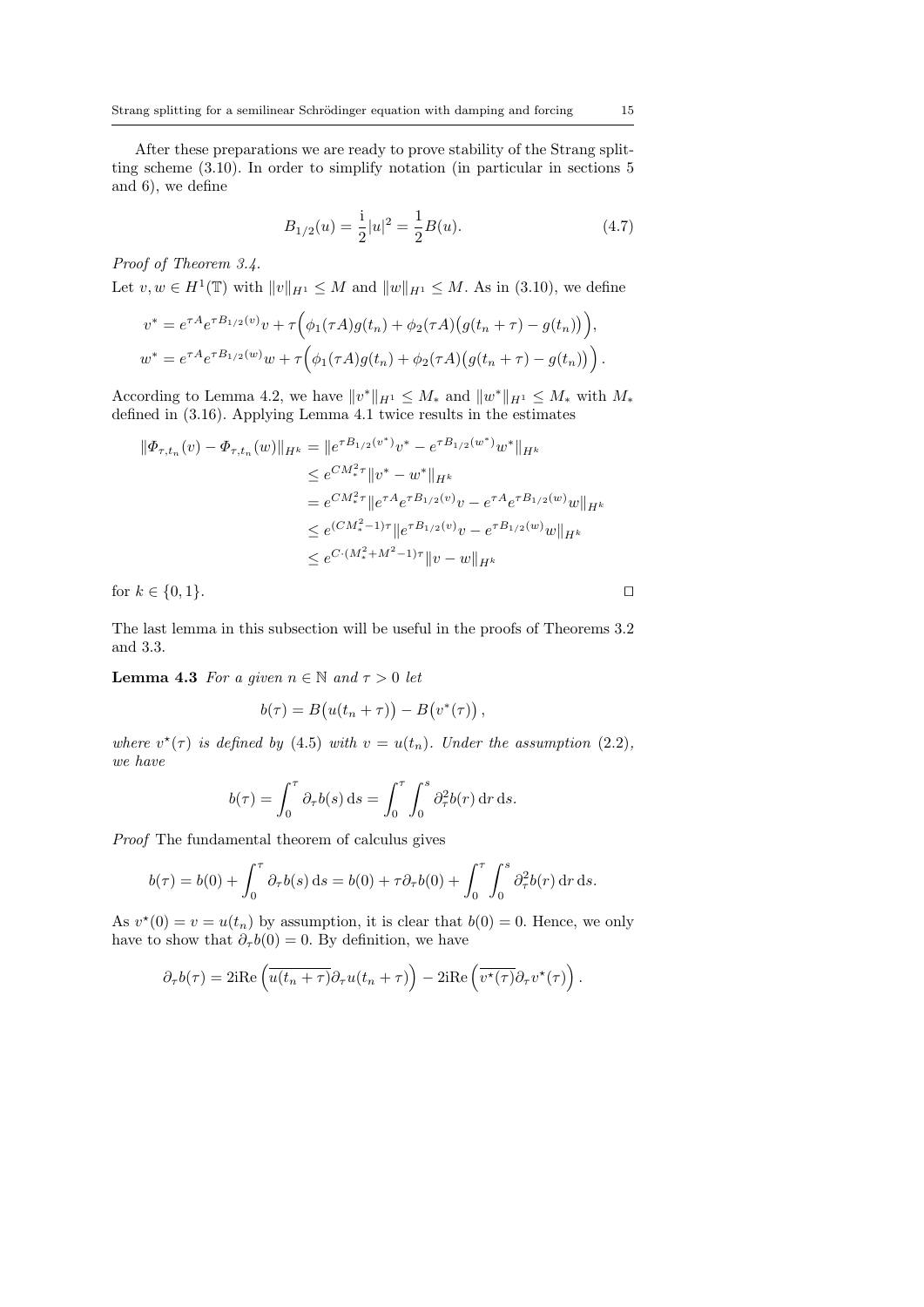Since  $u(t_n) = v = v^*(0)$ ,

$$
\partial_{\tau}u(t_n + \tau)\Big|_{\tau=0} = Au(t_n) + B(u(t_n))u(t_n) + g(t_n),
$$

$$
\partial_{\tau}v^{\star}(\tau)\Big|_{\tau=0} = Av + B_{1/2}(v)v + g(t_n),
$$

we deduce

$$
\partial_{\tau}b(0) = 2i\text{Re}\left(\overline{u(t_n)}\partial_{\tau}u(t_n)\right) - 2i\text{Re}\left(\overline{u(t_n)}\partial_{\tau}v^*(0)\right)
$$

$$
= 2i\text{Re}\left(\overline{u(t_n)}B(u(t_n))u(t_n)\right) - 2i\text{Re}\left(\overline{u(t_n)}B_{1/2}(u(t_n))u(t_n)\right) = 0
$$

because  $\overline{u(t_n)}B(u(t_n))u(t_n) = i|u(t_n)|^4$  and  $\overline{u(t_n)}B_{1/2}(u(t_n))u(t_n) = \frac{i}{2}|u(t_n)|^4$ are both purely imaginary functions; cf.  $[2]$ .

# 5 Local error in  $H^1(\mathbb{T})$ : Proof of Theorem 3.2

Without loss of generality we assume that  $n = 0$ , i.e.  $u(t_n) = u(0) = u_0$  and  $\Psi_{\tau,t_n}(u(t_n)) = \Psi_{\tau,0}(u_0) = u(\tau).$ 

Step 1. The variation-of-constants formula yields the representation

$$
u(\tau) = e^{\tau A}u_0 + \int_0^{\tau} e^{(\tau - s)A} \Big( B(u(s))u(s) + g(s) \Big) ds
$$

of the exact solution of (3.2). Substituting the formula a second time for  $u(s)$ , we obtain

$$
u(\tau) = e^{\tau A}u_0 + I_1 + I_2 + R_1, \qquad (5.1)
$$

where we set

$$
I_1 = \int_0^\tau e^{(\tau - s)A} B(u(s)) e^{sA} u_0 \, ds,\tag{5.2}
$$

$$
I_2 = \int_0^{\tau} e^{(\tau - s)A} g(s) ds,
$$
\n(5.3)

$$
R_1 = \int_0^{\tau} \int_0^{\sigma} e^{(\tau - s)A} B(u(s)) e^{(s - \sigma)A} \left[ B(u(\sigma)) u(\sigma) + g(\sigma) \right] d\sigma ds.
$$

Using (3.1), it can be shown that

$$
||R_1||_{H^1} \le \tau^2 C(m_u^1, m_g^1). \tag{5.4}
$$

The approximation  $u_1 = \Phi_{\tau,0}(u_0)$  of the numerical method after one step reads

$$
u_1 = e^{\tau B_{1/2}(u_0^*)} e^{\tau A} e^{\tau B_{1/2}(u_0)} u_0
$$
  
+  $\tau e^{\tau B_{1/2}(u_0^*)} \Big( \phi_1(\tau A) g(0) + \phi_2(\tau A) \big( g(\tau) - g(0) \big) \Big)$  (5.5)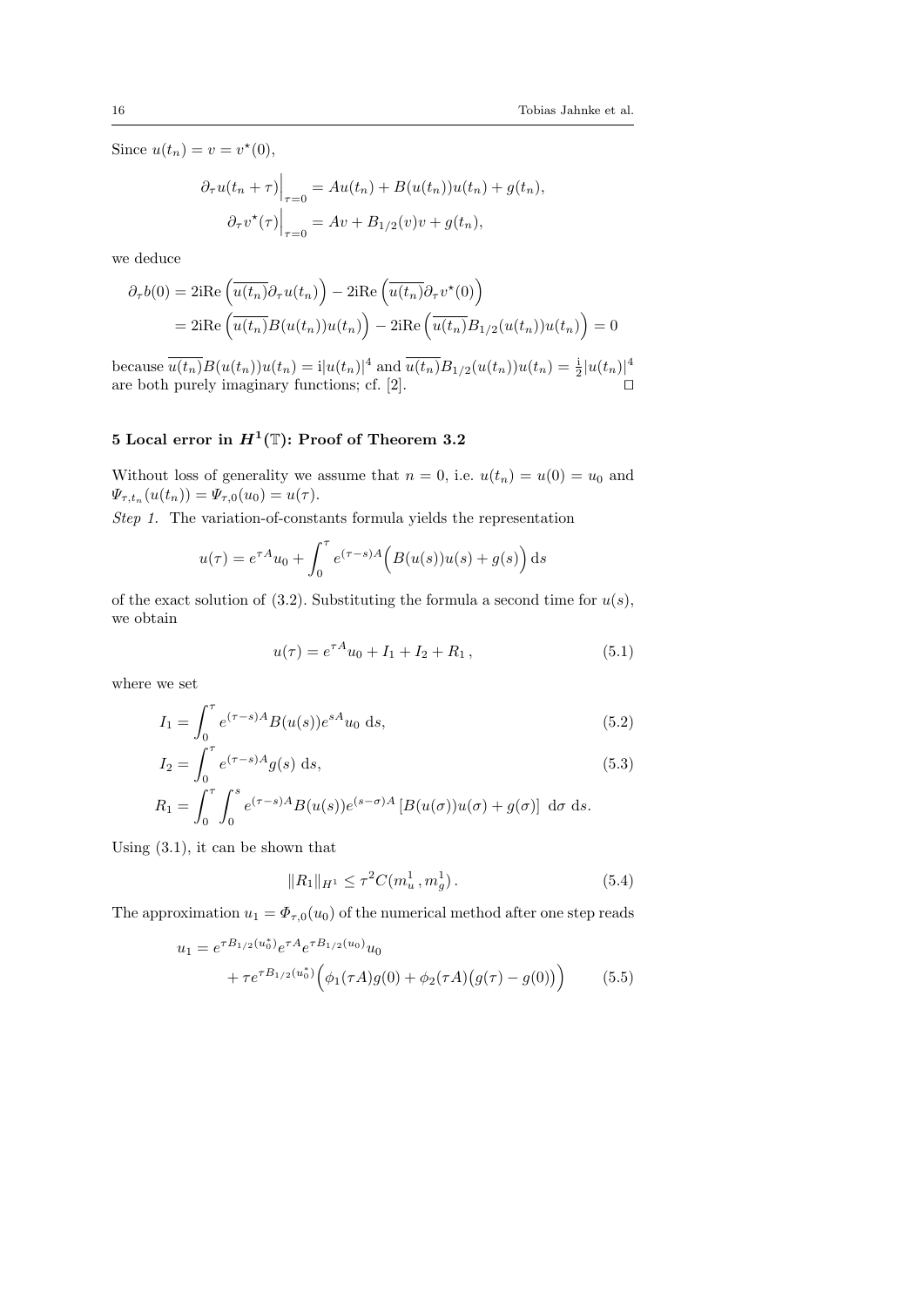with  $B_{1/2}(\cdot)$  defined in (4.7) and

$$
u_0^* = e^{\tau A} e^{\tau B_{1/2}(u_0)} u_0 + \tau \Big( \phi_1(\tau A) g(0) + \phi_2(\tau A) \big( g(\tau) - g(0) \big) \Big).
$$

We also consider  $u_0^*$  as a function of  $\tau > 0$ . Using further the expansion

$$
e^{\tau B_{1/2}(u_0)}v = \sum_{k=0}^{m-1} \frac{\tau^k}{k!} B_{1/2}^k(u_0)v + \tau^m B_{1/2}^m(u_0)\phi_m(\tau B_{1/2}(u_0))v
$$

with  $m \in \{1, 2\}$ , see (3.5), we derive

$$
u_1 = e^{\tau A} u_0 + T_1 + T_2 + R_2, \qquad (5.6)
$$

where we also employ  $(3.5)$  with  $m = 1$  and define

$$
T_1 = \tau \Big( B_{1/2}(u_0^*) e^{\tau A} + e^{\tau A} B_{1/2}(u_0) \Big) u_0,
$$
\n(5.7)

$$
T_2 = \tau \Big( \phi_1(\tau A) g(0) + \phi_2(\tau A) \big( g(\tau) - g(0) \big) \Big), \tag{5.8}
$$

$$
R_2 = \tau^2 \Big[ e^{\tau A} B_{1/2}^2(u_0) \phi_2(\tau B_{1/2}(u_0)) u_0 + B_{\frac{1}{2}}(u_0^*) e^{\tau A} B_{\frac{1}{2}}(u_0) \phi_1(\tau B_{1/2}(u_0)) u_0 + B_{1/2}^2(u_0^*) \phi_2(\tau B_{1/2}(u_0^*)) e^{\tau A} e^{\tau B_{1/2}(u_0)} u_0 + B_{1/2}(u_0^*) \phi_1(\tau B_{1/2}(u_0^*)) \Big( \phi_1(\tau A) g(0) + \phi_2(\tau A) (g(\tau) - g(0)) \Big) \Big].
$$

Estimate (3.1) and Lemmas 4.1 and 4.2 imply

$$
||R_2||_{H^1} \le \tau^2 C(m_u^1, m_g^1). \tag{5.9}
$$

Step 2. We compare the exact solution  $(5.1)$  with the numerical solution  $(5.6)$ . Using also  $(5.4)$  and  $(5.9)$ , we infer

$$
||u(\tau) - u_1||_{H^1} \le ||I_1 - T_1||_{H^1} + ||I_2 - T_2||_{H^1} + \tau^2 C(m_u^1, m_g^1).
$$

Our goal is now to bound the terms  $||I_1 - T_1||_{H^1}$  and  $||I_2 - T_2||_{H^1}$ . With the abbreviations

$$
h_1(s) = e^{(\tau - s)A} B(u(s)) e^{sA} u_0, \qquad (5.10)
$$

$$
b(\tau) = B(u(\tau)) - B(u_0^*(\tau)), \qquad (5.11)
$$

the first term can be represented as  $I_1 - T_1 = Q_1 + E_1$ , where

$$
Q_1 = \int_0^{\tau} h_1(s) \, ds - \frac{\tau}{2} \big( h_1(0) + h_1(\tau) \big) \tag{5.12}
$$

is the local quadrature error of the trapezoidal rule and

$$
E_1 = \frac{\tau}{2}b(\tau)e^{\tau A}u_0
$$
\n
$$
(5.13)
$$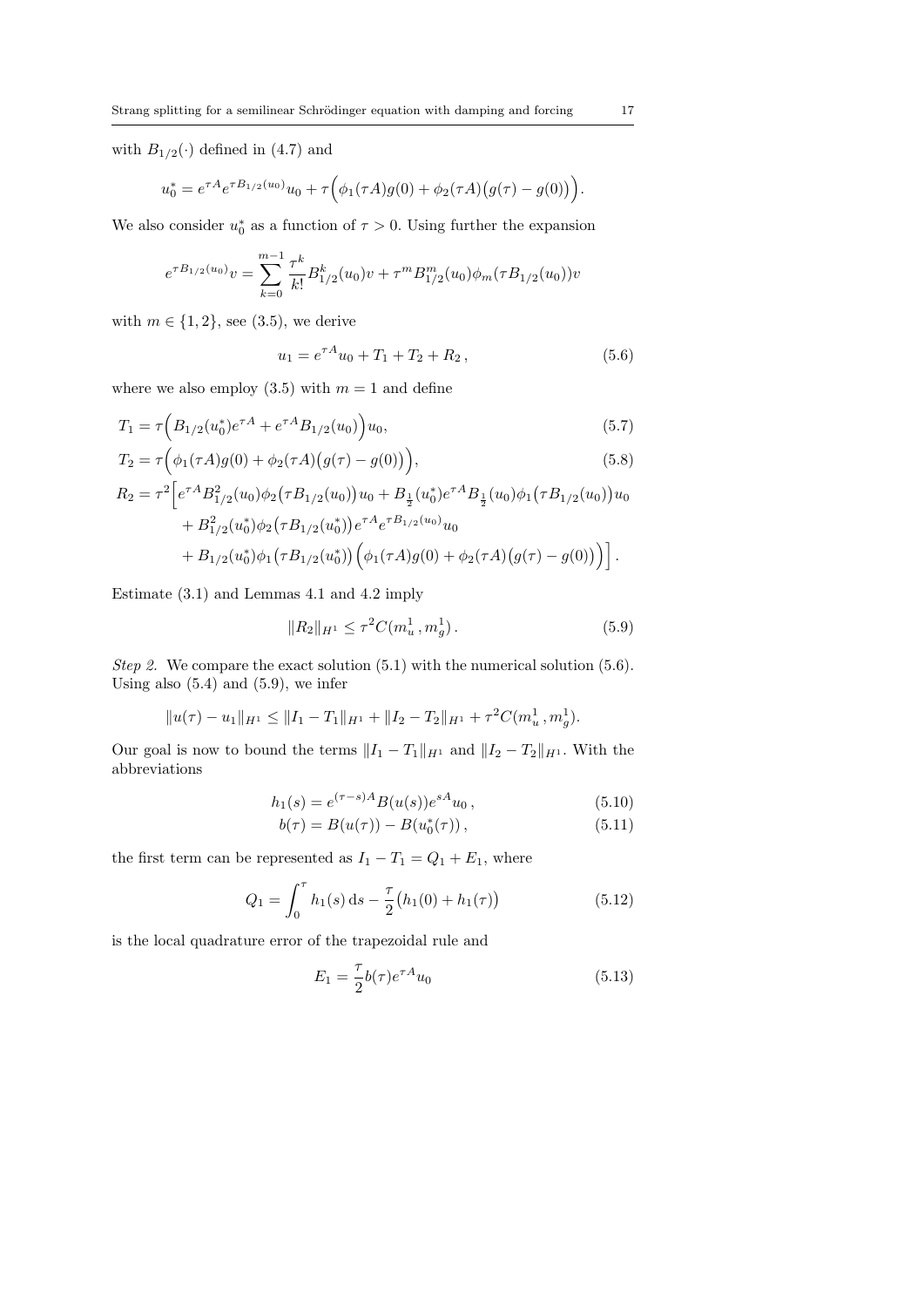is a remainder term. The order of the trapezoidal rule is two, and hence its local error scales like  $\mathcal{O}(\tau^3)$  if the integrand is smooth enough. For the proof of Theorem 3.2, however, the bound

$$
||Q_1||_{H^1} \le \tau^2 C \sup_{s \in [0,\tau]} ||\partial_s h_1(s)||_{H^1}
$$
\n(5.14)

is sufficient. Applying Lemma 4.3 with  $n = 0$  and  $t_n = 0$ , the remainder term  $E_1$  can be bounded by

$$
||E_1||_{H^1} \le \tau^2 C m_u^1 \sup_{s \in [0,\tau]} ||\partial_s b(s)||_{H^1}.
$$

The difference

$$
I_2 - T_2 = \int_0^{\tau} e^{(\tau - s)A} g(s) ds - \tau \Big( \phi_1(\tau A) g(0) + \phi_2(\tau A) \big( g(\tau) - g(0) \big) \Big)
$$

is the local error of the exponential trapezoidal rule so that

$$
||I_2 - T_2||_{H^1} \le \tau^2 C m_{g'}^1,
$$

see Theorem 2.7 in [12].

Step 3. To complete the proof of Theorem 3.2, it remains to show that the terms

$$
\sup_{s \in [0,\tau]} \lVert \partial_s h_1(s) \rVert_{H^1} \quad \text{and} \quad \sup_{s \in [0,\tau]} \lVert \partial_s b(s) \rVert_{H^1}
$$

are bounded. The equations (3.1) and (3.11) yield

$$
\sup_{s \in [0,\tau]} \|\partial_s h_1(s)\|_{H^1} \leq C\left(m_u^3, m_g^1\right).
$$

Finally, in view of (3.11) and Lemma 4.2, the term

$$
\partial_s b(s) = 2i \left( \text{Re}(\overline{u(s)} \partial_s u(s)) - \text{Re}(\overline{u_0^*(s)} \partial_s u_0^*(s)) \right)
$$

can be estimated

$$
\sup_{s \in [0,\tau]} \|\partial_s b(s)\|_{H^1} \leq C(\tau, m_u^3, m_g^1, m_{g'}^1),
$$

which completes the proof of Theorem 3.2.  $\Box$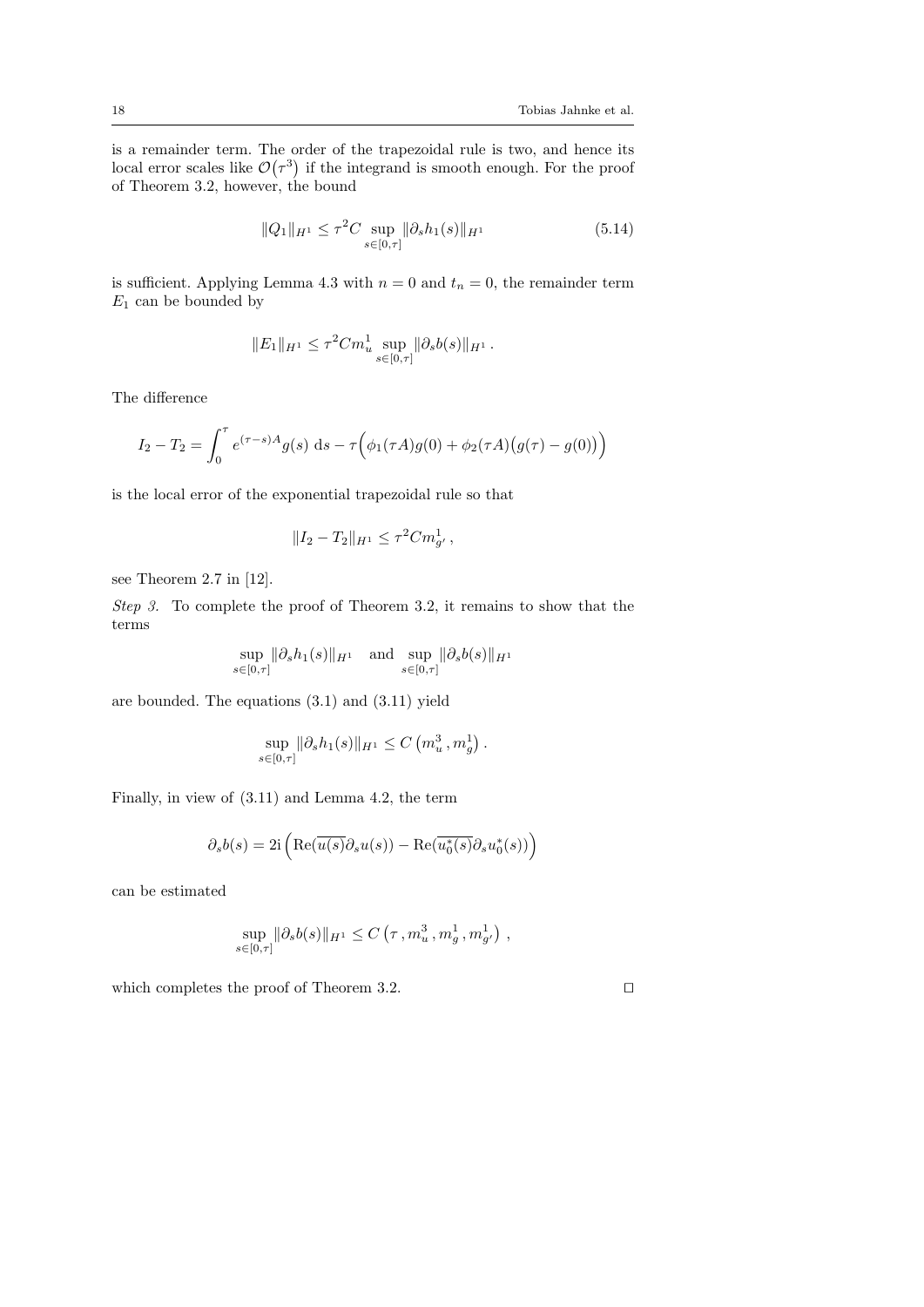# 6 Local error in  $L^2(\mathbb{T})$ : Proof of Theorem 3.3

To prove the third-order local error bound in  $L^2(\mathbb{T})$ , we mimic the proof for the second-order bound of the local error in  $H^1(\mathbb{T})$ . However, we have to expand the analytical solution and the numerical scheme to a higher order. As before, we assume without any loss of generality that  $n = 0$  and let  $u(\tau) = \Psi_{\tau,0}(u_0)$ .

Step 1. We expand the exact solution further by inserting the variation of constant formula for  $u(\sigma)$  into (5.1). It follows that

$$
u(\tau) = e^{\tau A}u_0 + I_1 + I_2 + I_3 + I_4 + \hat{R}_1,
$$

where  $I_1$  and  $I_2$  have been defined in (5.2) and (5.3), respectively, and we introduce

$$
I_3 = \int_0^{\tau} \int_0^s e^{(\tau - s)A} B(u(s)) e^{(s - \sigma)A} B(u(\sigma)) e^{\sigma A} u_0 \, d\sigma \, ds
$$
  
\n
$$
I_4 = \int_0^{\tau} \int_0^s e^{(\tau - s)A} B(u(s)) e^{(s - \sigma)A} g(\sigma) \, d\sigma \, ds
$$
  
\n
$$
\hat{R}_1 = \int_0^{\tau} \int_0^s \int_0^{\sigma} e^{(\tau - s)A} B(u(s)) e^{(s - \sigma)A} \times B(u(\sigma)) e^{(\sigma - \xi)A} [B(u(\xi))u(\xi) + g(\xi)] \, d\xi \, d\sigma \, ds.
$$

The estimate (3.1) yields

$$
\|\hat{R}_1\|_{L^2} \le \tau^3 C(m_u^1, m_g^0). \tag{6.1}
$$

Substituting the expansion

$$
e^{\tau B_{1/2}(\cdot)} = I + \tau B_{1/2}(\cdot) + \frac{\tau^2}{2} B_{1/2}^2(\cdot) + \tau^3 B_{1/2}^3(\cdot) \phi_3(\tau B_{1/2}(\cdot))
$$

into the splitting method (5.5), we derive

$$
u_1 = e^{\tau A}u_0 + T_1 + T_2 + T_3 + T_4 + \hat{R}_2
$$

with  $T_1, T_2$  from  $(5.7), (5.8)$  and

$$
T_3 = \frac{\tau^2}{2} \left( B_{1/2}^2(u_0^*) e^{\tau A} + 2B_{1/2}(u_0^*) e^{\tau A} B_{1/2}(u_0) + e^{\tau A} B_{1/2}^2(u_0) \right) u_0
$$
  
\n
$$
T_4 = \tau^2 B_{1/2}(u_0^*) \left( \phi_1(\tau A) g(0) + \phi_2(\tau A) (g(\tau) - g(0)) \right)
$$
  
\n
$$
\hat{R}_2 = \tau^3 \left[ e^{\tau A} B_{1/2}^3(u_0) \phi_3(\tau B_{1/2}(u_0)) u_0 + B_{\frac{1}{2}}(u_0^*) e^{\tau A} B_{1/2}^2(u_0) \phi_2(\tau B_{\frac{1}{2}}(u_0)) u_0 + \frac{1}{2} B_{1/2}^2(u_0^*) e^{\tau A} B_{1/2}(u_0) \phi_1(\tau B_{1/2}(u_0)) u_0 + B_{1/2}^3(u_0^*) \phi_3(\tau B_{1/2}(u_0^*)) e^{\tau A} e^{\tau B_{1/2}(u_0)} u_0 + B_{1/2}^2(u_0^*) \phi_2(\tau B_{1/2}(u_0^*)) \left( \phi_1(\tau A) g(0) + \phi_2(\tau A) (g(\tau) - g(0)) \right) \right].
$$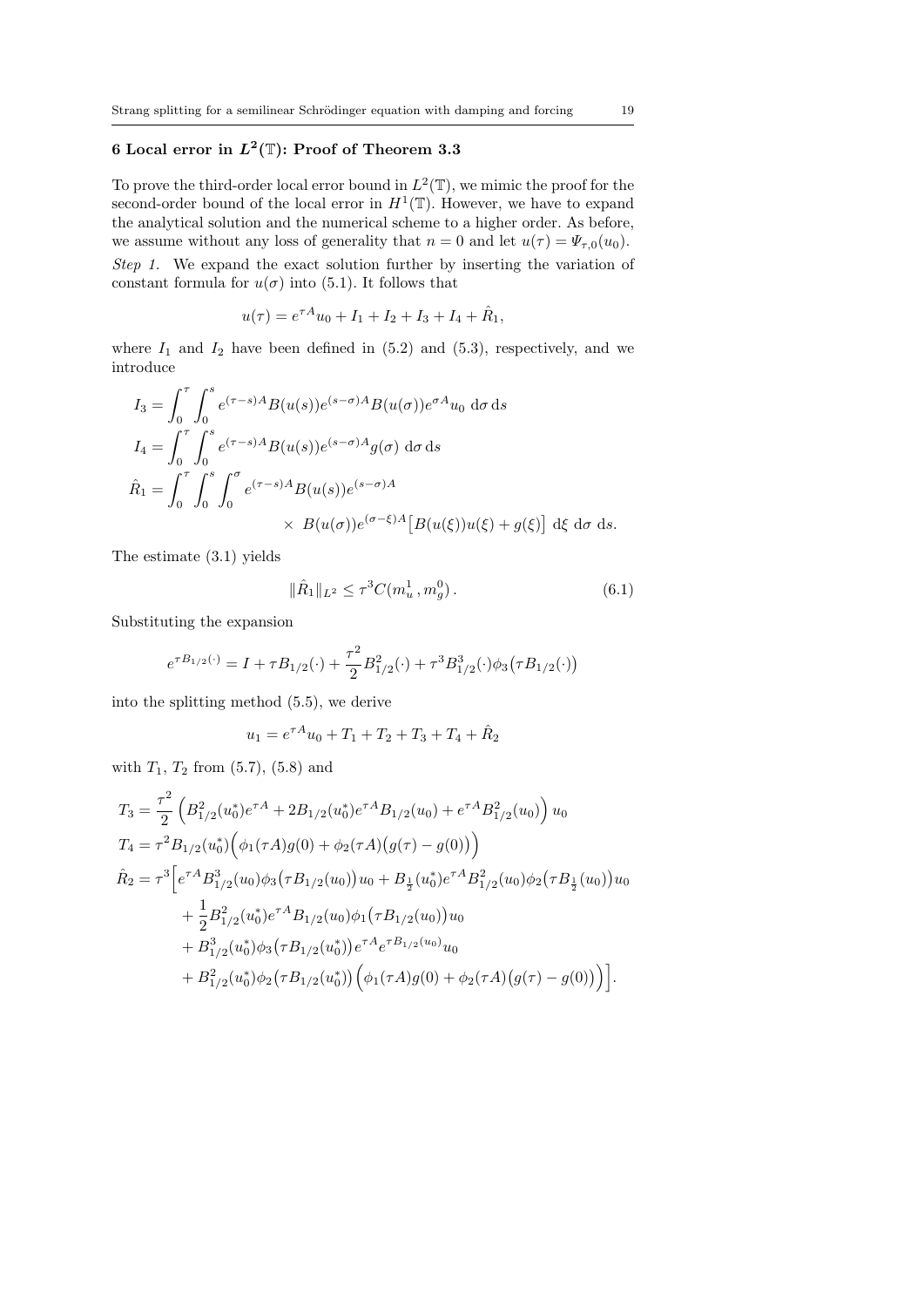Inequality (3.1) and Lemma 4.1 imply

$$
\|\hat{R}_2\|_{L^2} \le \tau^3 C(m_u^1, m_g^0). \tag{6.2}
$$

Step 2. Comparing the exact solution with the numerical solution and using  $(6.1)$  and  $(6.2)$ , we estimate

$$
||u(\tau) - u_1||_{L^2} \le ||I_1 - T_1||_{L^2} + ||I_2 - T_2||_{L^2} + ||I_3 - T_3||_{L^2} + ||I_4 - T_4||_{L^2} + \tau^3 C(m_u^1, m_g^0).
$$

As before, the terms of the numerical solution are splitted into a suitable quadrature formula and a remainder term. In addition to  $h_1(s)$  defined in  $(5.10)$  and  $b(\tau)$  defined in  $(5.11)$ , we employ the abbreviations

$$
h_2(s,\sigma) = e^{(\tau-s)A} B(u(s)) e^{(s-\sigma)A} B(u(\sigma)) e^{\sigma A} u_0,
$$
  
\n
$$
h_3(s) = e^{(\tau-s)A} B(u(s)) \phi_1(sA) g(0).
$$

We still use the decomposition  $I_1 - T_1 = Q_1 + E_1$  with the quadrature error  $Q_1$  from (5.12) and the remainder  $E_1$  from (5.13). Since now we aim at a local error in  $L^2(\mathbb{T})$  of third order, we replace the error bound (5.14) by

$$
||Q_1||_{L^2} \le \tau^3 C \sup_{s \in [0,\tau]} ||\partial_s^2 h_1(s)||_{L^2},
$$

see [14]. Lemma 4.3 implies

$$
||E_1||_{L^2} \le \tau^3 C m_u^1 \sup_{s \in [0,\tau]} ||\partial_s^2 b(s)||_{L^2}.
$$

The difference

$$
I_2 - T_2 = \int_0^{\tau} e^{(\tau - s)A} g(s) ds - \tau \Big( \phi_1(\tau A) g(0) + \phi_2(\tau A) (g(\tau) - g(0)) \Big)
$$

is the local error of the exponential trapezoidal rule. We thus acquire

$$
||I_2 - T_2||_{L^2} \le \tau^3 C m_{g''}^0,
$$

see [12]. For the third error term we use the partition  $I_3 - T_3 = Q_3 + E_3$  with

$$
Q_3 = \int_0^{\tau} \int_0^s h_2(s,\sigma) \, d\sigma \, ds - \frac{\tau^2}{8} \big( h_2(0,0) + 2h_2(\tau,0) + h_2(\tau,\tau) \big),
$$
  

$$
E_3 = \frac{\tau^2}{8} b(\tau) \Big( 2e^{\tau A} B(u_0) + \big[ B(u(\tau)) + B(u_0^*(\tau)) \big] e^{\tau A} \Big) u_0,
$$

and  $b(\tau)$  defined in (5.11). We identify  $Q_3$  as the error of a cubature formula which integrates constant functions exactly. It follows

$$
||Q_3||_{L^2} \leq C\tau^3 \left( \sup_{\triangle} ||\partial_s h_2(s,\sigma)||_{L^2} + \sup_{\triangle} ||\partial_\sigma h_2(s,\sigma)||_{L^2} \right),
$$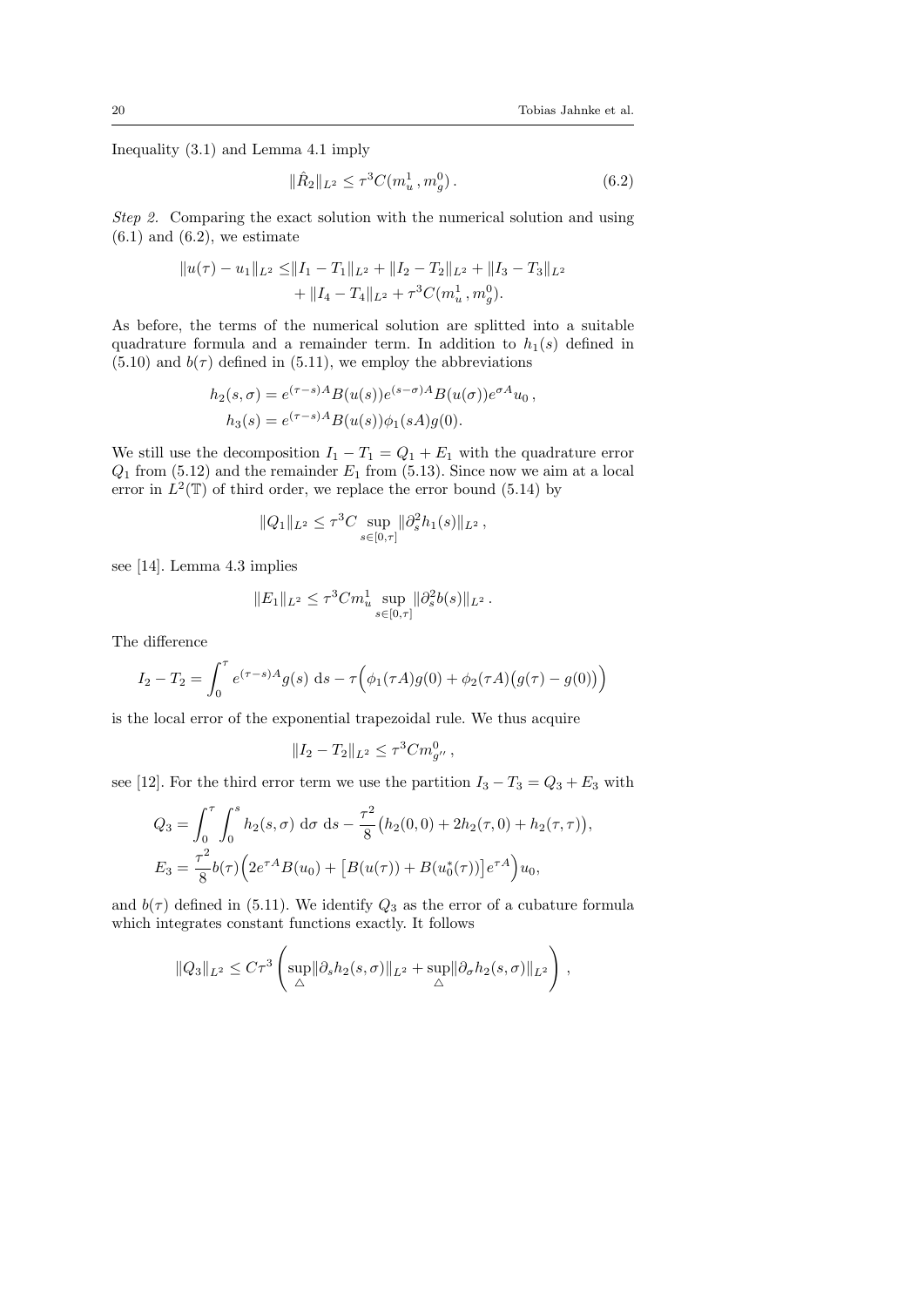where  $\triangle$  is the triangle  $0 \leq s \leq \tau, 0 \leq \sigma \leq s$ , see p. 362 in [14]. From Lemma 4.3 we infer

$$
||E_3||_{L^2} \le \tau^3 C m_u^1 \sup_{s \in [0,\tau]} ||\partial_s b(s)||_{L^2}.
$$

The fourth term is decomposed into three parts

$$
I_4 - T_4 = E_4^1 + E_4^2 + E_4^3
$$

given by

$$
E_4^1 = \int_0^{\tau} e^{(\tau - s)A} B(u(s)) F(s) ds,
$$
  
\n
$$
F(s) = \int_0^s e^{(s - \sigma)A} g(\sigma) d\sigma - s\phi_1(sA)g(0),
$$
  
\n
$$
E_4^2 = \int_0^{\tau} s h_3(s) ds - \tau^2 B_{1/2}(u_0^*) \phi_1(\tau A)g(0),
$$
  
\n
$$
E_4^3 = -\tau^2 B_{1/2}(u_0^*) \phi_2(\tau A) (g(\tau) - g(0)).
$$

Since  $F(s)$  is the local error of the exponential Euler rule, we can estimate

$$
\max_{s \in [0,\tau]} \|F(s)\|_{L^2} \le \tau^2 C m_{g'}^0,
$$

see [12]. This inequality and (3.1) lead to

$$
||E_4^1||_{L^2} \leq \tau^3 C(m_u^1, m_{g'}^0).
$$

Integrating by parts, we calculate

$$
\int_0^{\tau} sh_3(s) ds = \frac{\tau^2}{2} h_3(\tau) - \frac{1}{2} \int_0^{\tau} s^2 \partial_s h_3(s) ds,
$$

so that

$$
E_4^2 = \frac{\tau^2}{2}b(\tau)\phi_1(\tau A)g(0) - \frac{1}{2}\int_0^{\tau} s^2 \partial_s h_3(s) ds.
$$

Lemma 4.3 then yields

$$
||E_4^2||_{L^2} \leq C\tau^3 \Big(m_g^0 ||\partial_s b(s)||_{L^2} + \sup_{s \in [0,\tau]} ||\partial_s h_3(s)||_{L^2}\Big).
$$

Exploiting the regularity of  $g$ , we obtain

$$
||g(\tau) - g(0)||_{L^2} \le \tau m_{g'}^0.
$$

Estimate (3.1), Lemma 4.2 and the boundedness of  $\phi_j(\tau A)$  finally imply

$$
||E_4^3||_{L^2} \le \tau^3 C(m_u^1, m_g^0, m_{g'}^0).
$$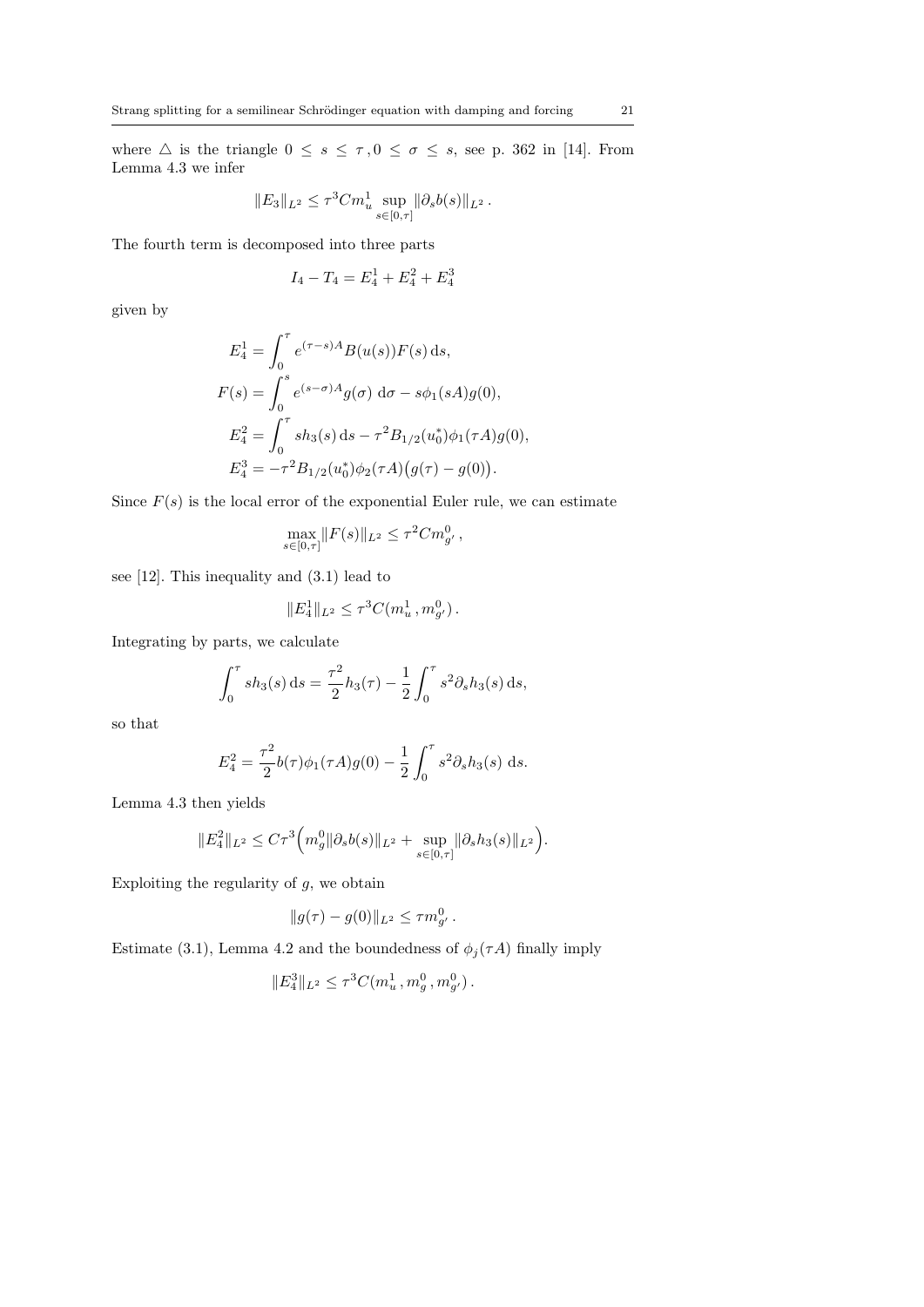Step 3. To complete the proof of Theorem 3.3, it remains to show that the terms

$$
\sup_{s \in [0,\tau]} \|\partial_s^2 h_1(s)\|_{L^2}, \quad \sup_{\triangle} \|\partial_s h_2(s,\sigma)\|_{L^2}, \quad \sup_{\triangle} \|\partial_\sigma h_2(s,\sigma)\|_{L^2},
$$
  
\n
$$
\sup_{s \in [0,\tau]} \|\partial_s h_3(s)\|_{L^2} \quad \text{and} \quad \sup_{s \in [0,\tau]} \|\partial_s^2 b(s)\|_{L^2}
$$

are bounded. Formulas  $(3.1)$ ,  $(4.2)$  and  $(4.6)$  yield

$$
\begin{split} & \sup_{s \in [0,\tau]} \|\partial_s^2 h_1(s)\|_{L^2} \leq C(m_u^4\,,m_g^2\,,m_{g'}^0),\\ & \sup_{\triangle} \|\partial_s h_2(s,\sigma)\|_{L^2} \leq C(m_u^2\,,m_g^0),\\ & \sup_{\triangle} \|\partial_\sigma h_2(s,\sigma)\|_{L^2} \leq C(m_u^2\,,m_g^0),\\ & \sup_{s \in [0,\tau]} \|\partial_s h_3(s)\|_{L^2} \leq C(m_u^2\,,m_g^2). \end{split}
$$

We then apply 3.11 and Lemma 4.2 to

$$
\partial_s^2 b(s) = 2i \Big( |\partial_s u(s)|^2 + \text{Re}(\overline{u(s)} \partial_s^2 u(s)) - |\partial_s u^*(s)|^2 - \text{Re}(\overline{u^*(s)} \partial_s^2 u^*(s)) \Big),
$$

and conclude the last needed bound

$$
\sup_{s \in [0,\tau]} \|\partial_s^2 b(s)\|_{L^2} \le C\left(\tau, m_u^4, m_g^2, m_{g'}^1, m_{g''}^0\right).
$$

## 7 Proof of Theorem 3.1

In order to prove the global error estimates in Theorem 3.1, the local error bounds from Theorems 3.2 and 3.3 are combined with the stability result from Theorem 3.4 in the classical construction known as Lady Windermere's fan [10]. However, the stability result (3.15) can only be applied if the numerical solution  $\Phi_{\tau,0}^n(u_0)$  stays bounded in  $H^1(\mathbb{T})$  for all  $n \in \mathbb{N}$  with  $\tau n \leq T$ . This condition can be shown by the following induction argument. Let  $u_0 \in H^3(\mathbb{T})$ and assume that there is a constant  $\widehat{M} > m_u^1$  such that

$$
\|\Phi_{\tau,t_{\ell}}^k(u(t_{\ell}))\|_{H^1}\leq \widehat{M} \quad \text{for all } \ell \in \mathbb{N}_0, \quad k=0,\ldots,n-1, \quad t_{\ell+k} \leq T. \tag{7.1}
$$

We will prove that

$$
\|\Phi_{\tau,t_{\ell}}^n(u(t_{\ell}))\|_{H^1} \le \widehat{M} \quad \text{for all } \ell \in \mathbb{N}_0, \quad t_{\ell+n} \le T \tag{7.2}
$$

provided that the step-size  $\tau$  is sufficiently small. Since the argument is the same for all  $\ell$ , we assume that  $\ell = 0$  with no loss of generality. Representing  $\Phi_{\tau,0}^n(u_0)$  by the telescoping sum

$$
\Phi_{\tau,0}^n(u_0) = u(t_n) + \sum_{j=0}^{n-1} \Phi_{\tau,t_j}^{n-j} \left( u(t_j) \right) - \Phi_{\tau,t_{j+1}}^{n-j-1} \left( u(t_{j+1}) \right) \tag{7.3}
$$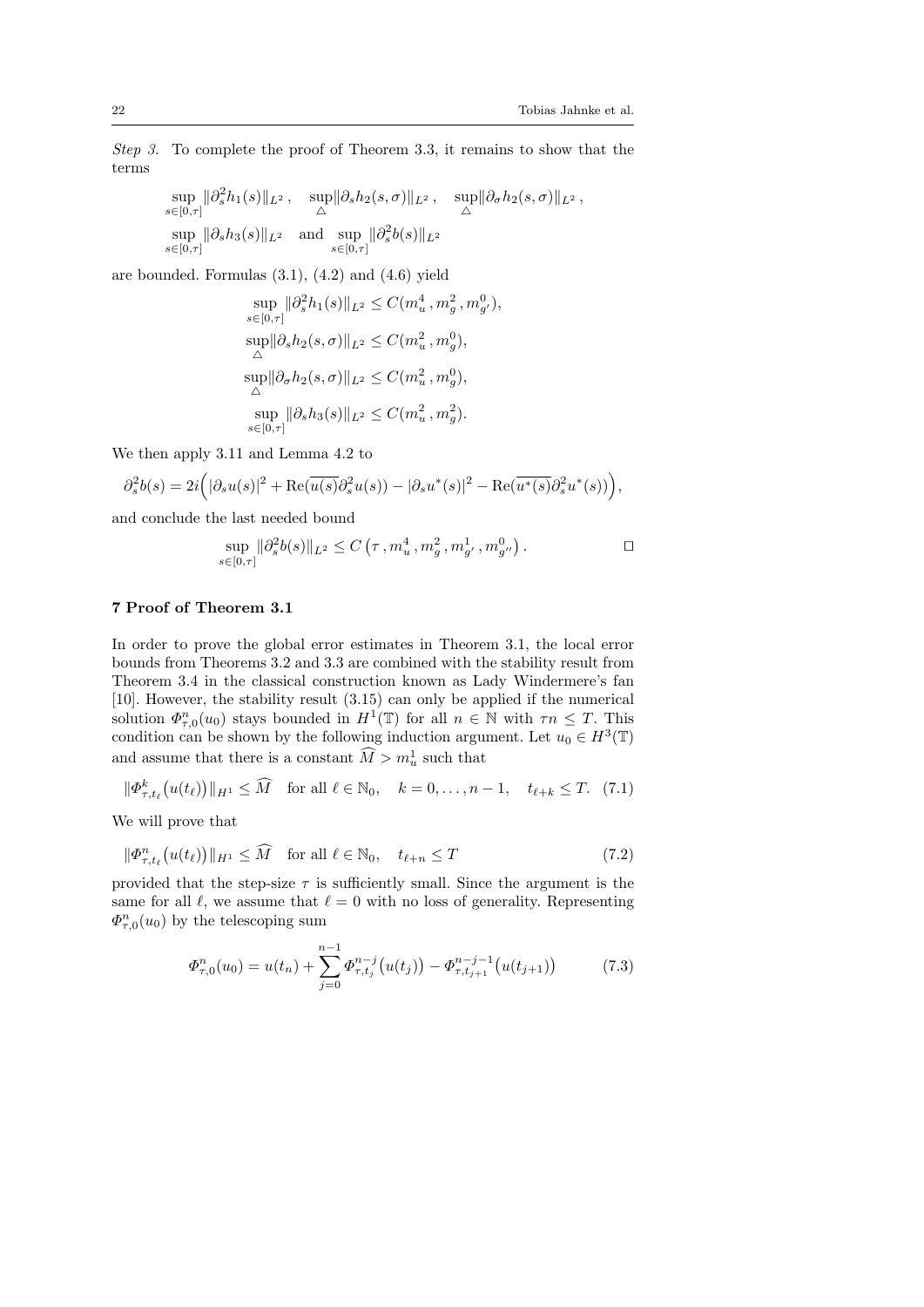with  $u(t_n) = \Psi_{t_n,0}(u_0)$  and  $u(t_0) = u_0$  gives

$$
\|\Phi_{\tau,0}^n(u_0)\|_{H^1} \le \|u(t_n)\|_{H^1} + \sum_{j=0}^{n-1} \|\Phi_{\tau,t_j}^{n-j}(u(t_j)) - \Phi_{\tau,t_{j+1}}^{n-j-1}(u(t_{j+1}))\|_{H^1} \quad (7.4)
$$

According to (7.1), Theorem 3.4 can be applied and yields for  $n - j - 1 \ge 1$ that

$$
\|\Phi_{\tau,t_j}^{n-j}(u(t_j)) - \Phi_{\tau,t_{j+1}}^{n-j-1}(u(t_{j+1}))\|_{H^1}
$$
\n
$$
= \left\|\Phi_{\tau,t_{n-1}}\left(\Phi_{\tau,t_j}^{n-j-1}(u(t_j))\right) - \Phi_{\tau,t_{n-1}}\left(\Phi_{\tau,t_{j+1}}^{n-j-2}(u(t_{j+1}))\right)\right\|_{H^1}
$$
\n
$$
\leq e^{C\cdot(\widehat{M}_*^2 + \widehat{M}^2 - 1)} \|\Phi_{\tau,t_j}^{n-j-1}(u(t_j)) - \Phi_{\tau,t_{j+1}}^{n-j-2}(u(t_{j+1}))\|_{H^1}
$$
\n
$$
(7.5)
$$

with constant

$$
\widehat{M}_* = e^{(C\widehat{M}^2 - 1)\tau} \widehat{M} + \tau C m_g^1,
$$

cf. (3.16). If  $\tau$  is sufficiently small, then  $\widehat{M}_* \leq C\widehat{M}$  so that  $e^{C \cdot (\widehat{M}_*^2 + \widehat{M}^2 - 1)} \leq$  $e^{C\widehat{M}^2}$ . Applying (7.5) recursively, we then obtain

$$
\|\Phi_{\tau,t_j}^{n-j}(u(t_j)) - \Phi_{\tau,t_{j+1}}^{n-j-1}(u(t_{j+1}))\|_{H^1} \le e^{C\widehat{M}^2(n-j-1)\tau} \|\Phi_{\tau,t_j}(u(t_j)) - u(t_{j+1})\|_{H^1}
$$
  

$$
\le e^{C T \widehat{M}^2} C_{loc} \tau^2
$$

due to Theorem 3.2, with the constant  $C_{loc}$  from the local error bound. So (7.4) yields

$$
\|\Phi_{\tau,0}^n(u_0)\|_{H^1} \le \|u(t_n)\|_{H^1} + n e^{CT\widehat{M}^2} C_{loc} \tau^2 \le m_u^1 + e^{CT\widehat{M}^2} C_{loc} T\tau.
$$

If  $\tau$  is so small that

$$
\tau \le \frac{\widehat{M} - m_u^1}{C_{loc}T} e^{-CT\widehat{M}^2},\tag{7.6}
$$

then  $\|\Phi_{\tau,0}^n(u_0)\|_{H^1} \leq \widehat{M}$ , as required.

It is now easy to show the bound for the global error in  $L^2(\mathbb{T})$ . The telescopic sum (7.3) yields

$$
\|\Phi_{\tau,0}^n(u_0)-u(t_n)\|_{L^2}\leq \sum_{j=0}^{n-1}\|\Phi_{\tau,t_j}^{n-j}(u(t_j))-\Phi_{\tau,t_j}^{n-j-1}(u(t_{j+1}))\|_{L^2},
$$

and with Theorem 3.4 and Theorem 3.3 we obtain similar as before

$$
\|\Phi_{\tau,0}^n(u_0) - u(t_n)\|_{L^2} \le n e^{CT\widehat{M}^2} \tilde{C}_{loc} \tau^3 \le e^{CT\widehat{M}^2} \tilde{C}_{loc} T \tau^2 \tag{7.7}
$$

with  $\tilde{C}_{loc}$  denoting the constant from the local error bound in Theorem 3.3. The bound for the global error in  $H^1(\mathbb{T})$  is obtained upon replacing  $\lVert \cdot \rVert_{L^2}$  by  $\|\cdot\|_{H^1}$ ,  $\tau^p$  by  $\tau^{p-1}$ , and  $\tilde{C}_{loc}$  by  $C_{loc}$ .  $\square$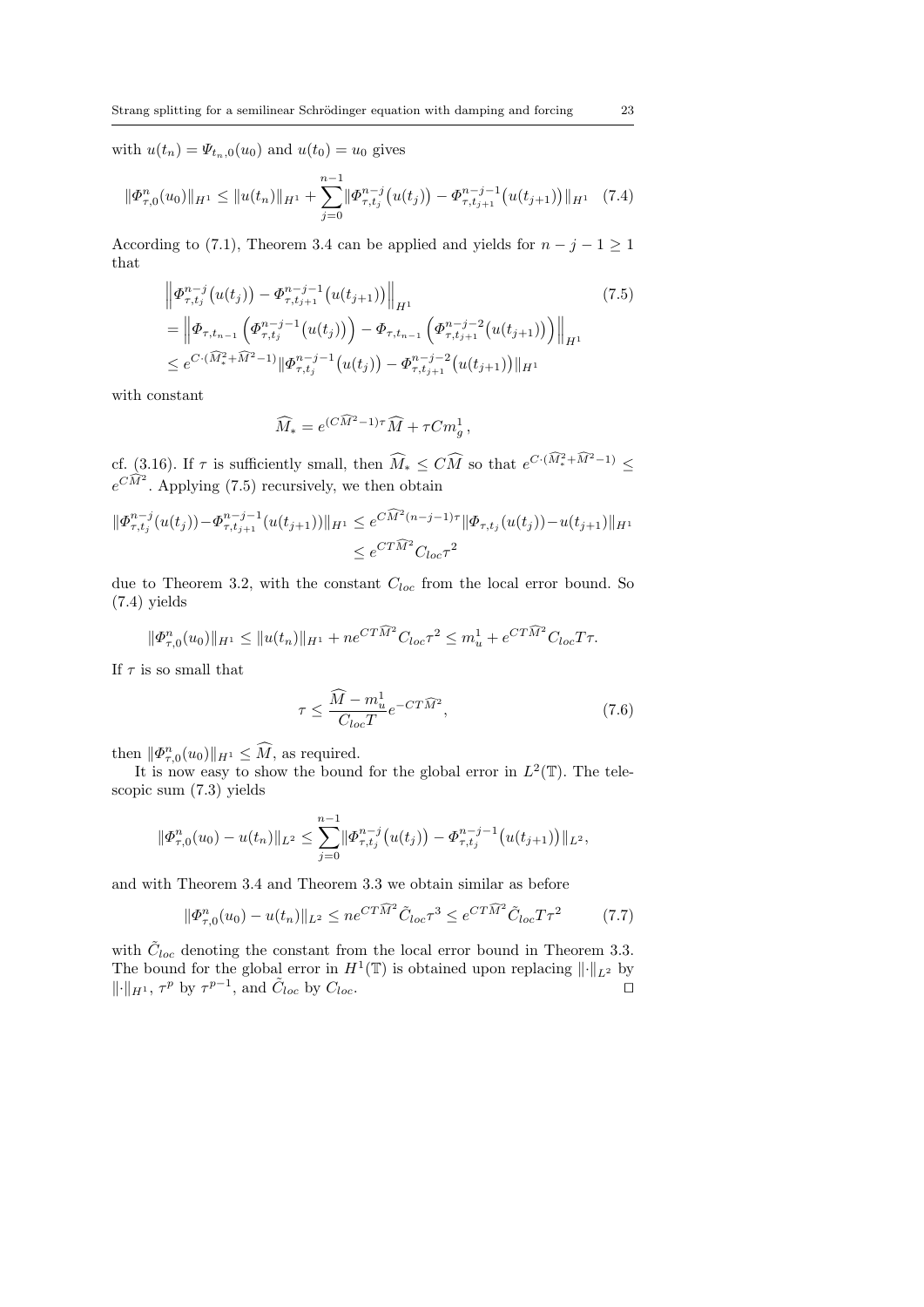Remark. According to (7.7) the global error is small if

$$
\tau^2 \ll \frac{1}{\tilde{C}_{loc}T} e^{-CT\widehat{M}^2}.\tag{7.8}
$$

Hence, even if one could avoid the step-size restriction  $(7.6)$  imposed by *stabil*ity, there is still a similar step-size restriction imposed by accuracy. Of course, both (7.6) and (7.8) are usually too pessimistic in practice. These step-size restrictions are *not* a characteristic property of the equation  $(2.1)$  nor of the splitting method (3.10). For example, the error bound for the global error of Runge-Kutta methods for solving ordinary differential equations is similar to  $(7.7)$ ; cf. Theorem 3.6 in chapter II in [10].

Acknowledgement. The authors thank Johannes Eilinghoff, Marlis Hochbruck, Christian Koos, Jörg Pfeifle, Wolfgang Reichel, and Katharina Schratz for helpful discussions on various topics related to this work.

#### References

- 1. C. Besse, B. Bid´egaray, and S. Descombes. Order estimates in time of splitting methods for the nonlinear Schrödinger equation.  $SIAM$  J. Numer. Anal.,  $40(1):26-40$ , 2002.
- 2. M. Caliari, G. Kirchner, and M. Thalhammer. Convergence and energy conservation of the Strang time-splitting Hermite spectral method for nonlinear Schrödinger equations. Technical report, Universität Innsbruck, 2007.
- 3. T. Cazenave. Semilinear Schrödinger equations, volume 10 of Courant Lecture Notes in Mathematics. New York University, Courant Institute of Mathematical Sciences, New York; American Mathematical Society, Providence, RI, 2003.
- 4. Y. K. Chembo and N. Yu. Modal expansion approach to optical-frequency-comb generation with monolithic whispering-gallery-mode resonators. Physical Review A, 82:033801, 2010.
- 5. S. Descombes and M. Thalhammer. The Lie-Trotter splitting for nonlinear evolutionary problems with critical parameters: a compact local error representation and application to nonlinear Schrödinger equations in the semiclassical regime. IMA J. Numer. Anal., 33(2):722–745, 2013.
- 6. E. Faou. Geometric numerical integration and Schrödinger equations. Zurich Lectures in Advanced Mathematics. European Mathematical Society (EMS), Zürich, 2012.
- 7. E. Faou, L. Gauckler, and C. Lubich. Plane wave stability of the split-step Fourier method for the nonlinear Schrödinger equation. Forum Math. Sigma, 2:e5, 45, 2014.
- 8. L. Gauckler. Convergence of a split-step Hermite method for the Gross-Pitaevskii equation. IMA J. Numer. Anal., 31(2):396–415, 2011.
- 9. L. Gauckler and C. Lubich. Splitting integrators for nonlinear Schrödinger equations over long times. Found. Comput. Math., 10(3):275–302, 2010.
- 10. E. Hairer, S. P. Nørsett, and G. Wanner. Solving ordinary differential equations I: Nonstiff Problems, volume 8 of Springer Series in Computational Mathematics. Springer-Verlag, Berlin, second edition, corrected 3rd printing, 2008.
- 11. T. Herr, K. Hartinger, J. Riemensberger, C. Wang, E. Gavartin, R. Holzwarth, M. Gorodetsky, and T. Kippenberg. Universal formation dynamics and noise of Kerrfrequency combs in microresonators. Nature Photonics, 6:480–487, 2012.
- 12. M. Hochbruck and A. Ostermann. Exponential integrators. Acta Numerica, 19:209–286, 2010.
- 13. H. Hofstätter, O. Koch, and M. Thalhammer. Convergence analysis of high-order timesplitting pseudo-spectral methods for rotational Gross-Pitaevskii equations. Numer. Math., 127(2):315–364, 2014.